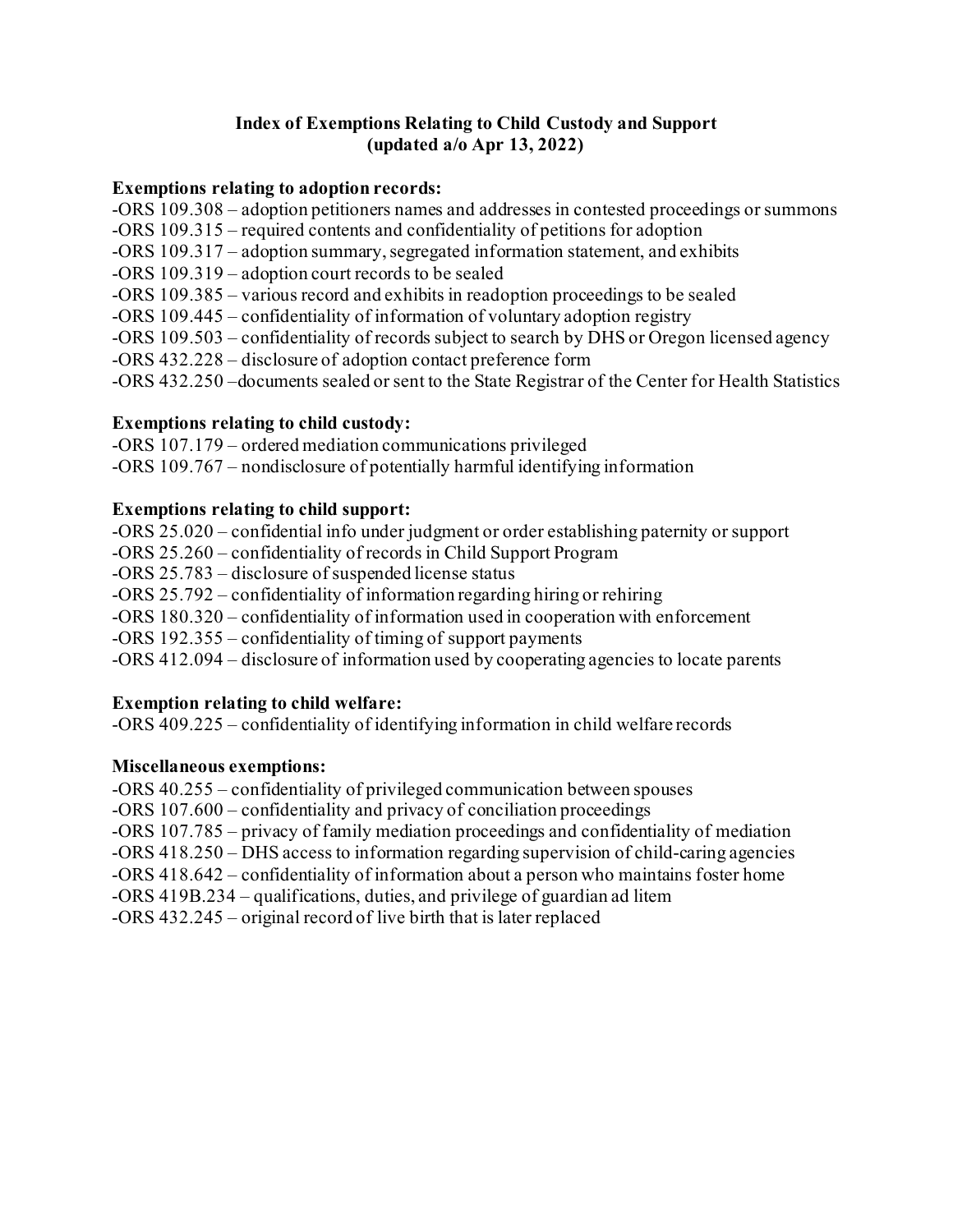# **Exemption Statute and Title: [ORS 109.308](https://www.oregonlaws.org/ors/109.308) Confidentiality of Petitioners**

**Summary:** In contested adoption cases, court may keep names and addresses of petitioners for adoption confidential if the court decides it is in the best interest of the child.

#### **Relevant Text:**

In an adoption proceeding that is contested or in which a summons is required to be served, the court may preserve the confidentiality of the names and addresses of the petitioners for the adoption if the court finds that to do so is in the best interest of the child.

#### **Enumerated Exceptions or Public Interest Balancing Test?** No.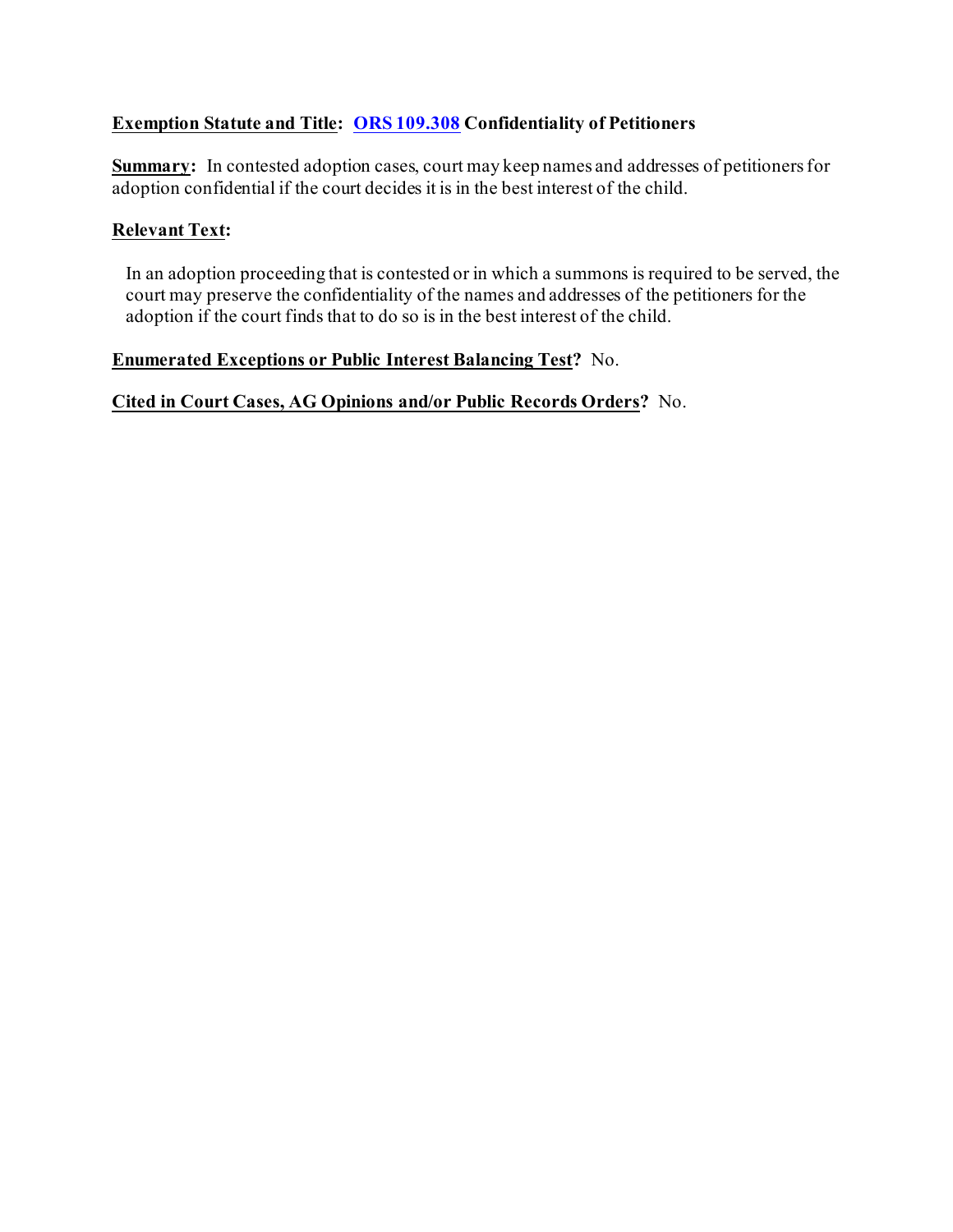## **Exemption Statute and Title: [ORS 109.315](https://www.oregonlaws.org/ors/109.315) Petition for Adoption**

**Summary:** Makes confidential petitions for adoption and certain exhibits.

#### **Relevant Text:**

(4) The petition and documents filed as exhibits under subsection (3) of this section are confidential and may not be inspected or copied except as provided under ORS 109.305 to 109.410 and 109.425 to 109.507.

## **Enumerated Exceptions or Public Interest Balancing Test?** No.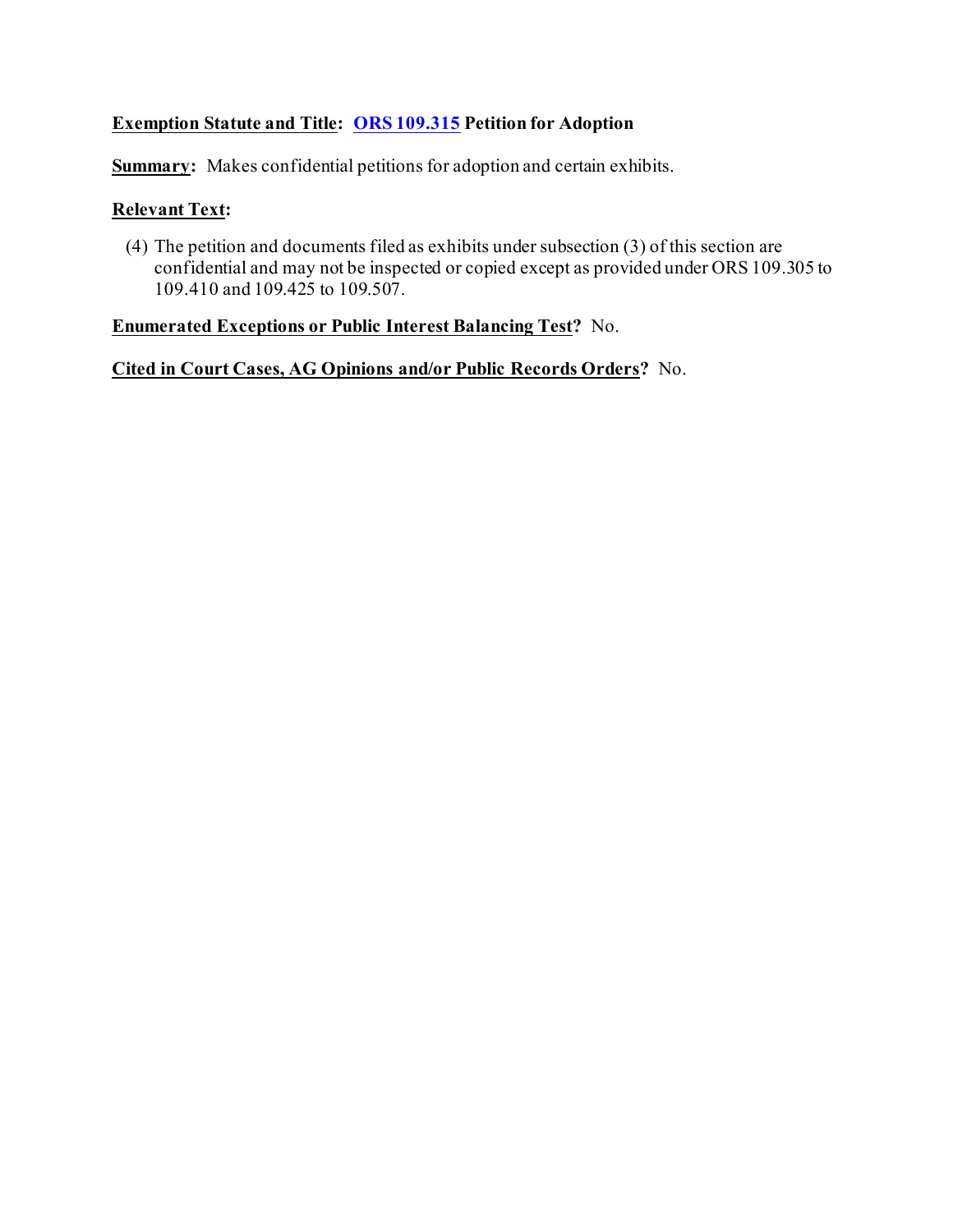## **Exemption Statute and Title: [ORS 109.317](https://www.oregonlaws.org/ors/109.317) Adoption Summary and Segregated Information Statement**

**Summary:** Generally makes confidential the Adoption Summary, Segregated Information Statement, and certain exhibits filed with petitions for adoption of a minor child.

# **Relevant Text:**

(5) The Adoption Summary and Segregated Information Statement and the exhibits submitted under subsection (2) of this section are confidential and may not be inspected or copied except as otherwise provided under ORS 109.305 to 109.410 or 109.425 to 109.507. The Adoption Summary and Segregated Information Statement and the exhibits submitted under this section must be segregated in the record of the adoption case form other records, papers and files in the record of the adoption case.

**Enumerated Exceptions or Public Interest Balancing Test?** Not for purposes of public inspection.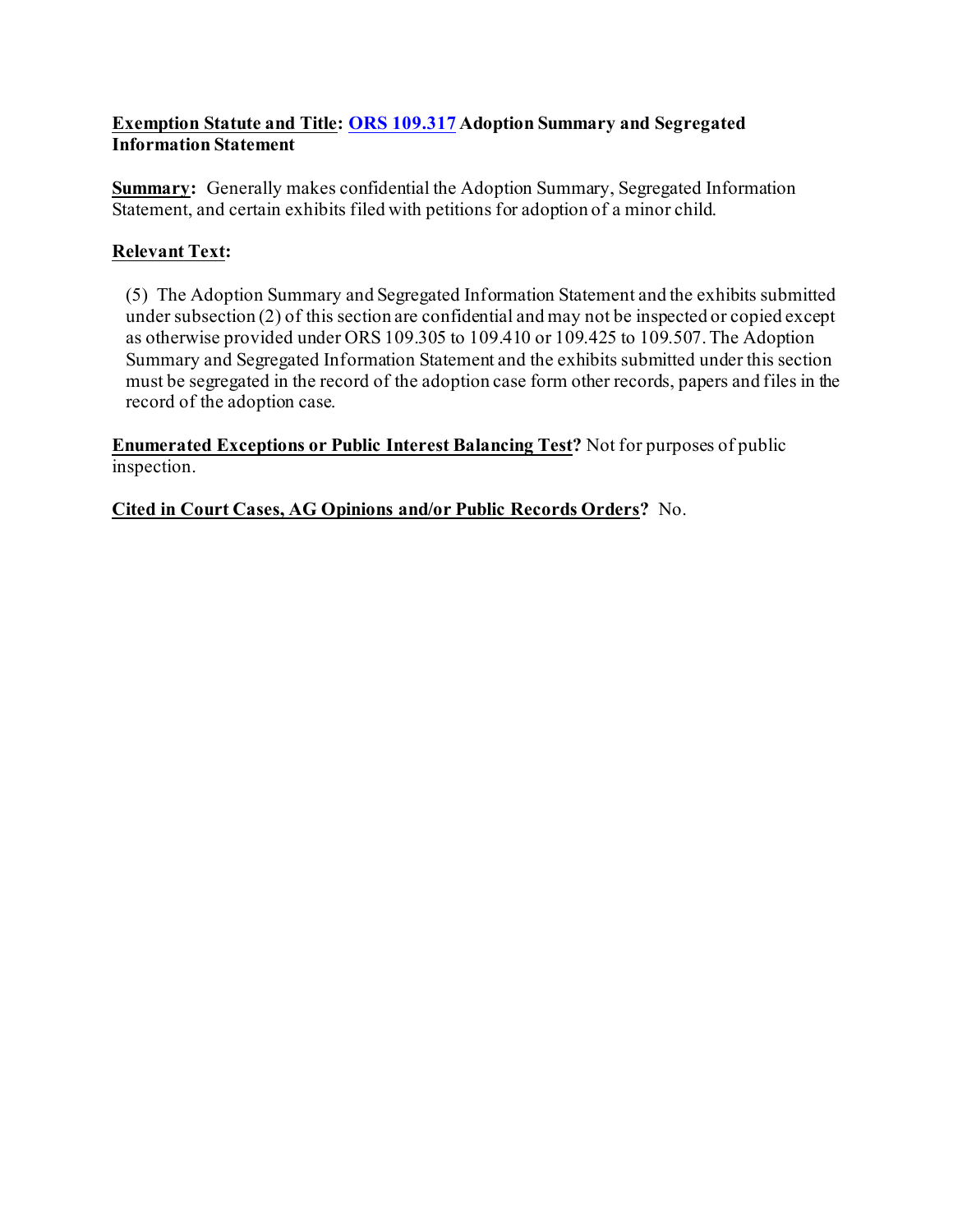# **Exemption Statute and Title: [ORS 109.319](https://oregon.public.law/statutes/ors_109.319) Separate Record of the Case**

**Summary:** Requires the sealing of adoption case recordsmaintained by the courts and DHS.

## **Relevant Text:**

(2) The clerk, court administrator and any other person having custody of the records, papers and files in the court's record of an adoption case shall cause the records, papers and files, both prior to entry of judgment and after entry of judgment of adoption, to be sealed. The clerk, court administrator and any other person having custody of the records, papers and files shall not unseal or allow inspection or copying of or disclose any information in the records, papers and files to any person or entity, except as provided in this section or pursuant to [ORS](https://oregon.public.law/statutes/ors_109.305)  [109.305](https://oregon.public.law/statutes/ors_109.305) to [109.410](https://oregon.public.law/statutes/ors_109.410) or [109.425](https://oregon.public.law/statutes/ors_109.425) to [109.507.](https://oregon.public.law/statutes/ors_109.507)

\*\*\*

(7)(a) Any documents, writings, information and other records retained by the Department of Human Services or a child-caring agency as defined in [ORS 418.205](https://oregon.public.law/statutes/ors_418.205) in the department's or agency's record of an adoption case that are not records, papers and files in the court's record of the adoption case are confidential and must be sealed. Any records, documents or information, including records, papers and files in the court's record of the adoption case, retained by the department or agency in its record of an adoption case may be accessed, used or disclosed only as provided in this section or [ORS 109.305](https://oregon.public.law/statutes/ors_109.305) to [109.410](https://oregon.public.law/statutes/ors_109.410) or [109.425](https://oregon.public.law/statutes/ors_109.425) to [109.507,](https://oregon.public.law/statutes/ors_109.507) or pursuant to a court order for good cause.

**Enumerated Exceptions or Public Interest Balancing Test?** Not for purposes of public inspection.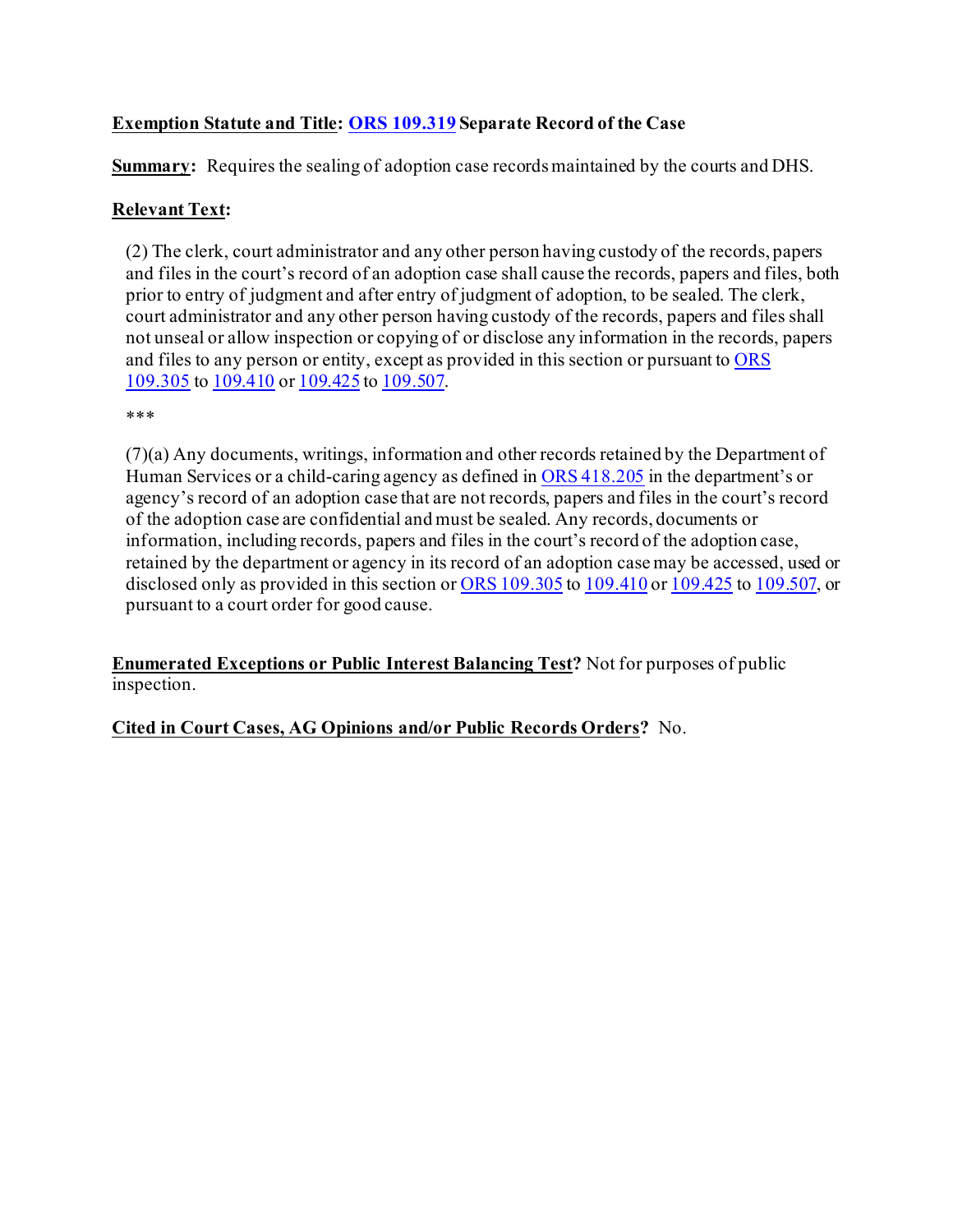## **Exemption Statute and Title: [ORS 109.385](https://oregon.public.law/statutes/ors_109.385) Readoption Proceeding**

**Summary:** In readoption proceedings, makes the Adoption Summary and Segregated Information Statement and the exhibits confidential.

# **Relevant Text:**

(10) (a) An Adoption Summary and Segregated Information Statement must be filed concurrently with every petition for readoption of a minor child. The statement must summarize information in the readoption proceeding and include additional information and attached exhibits as required under this subsection. The statement must contain, at a minimum, the following information if known or readily ascertainable by the petitioner \*\*\*

\*\*\*

(d) The Adoption Summary and Segregated Information Statement and the exhibits submitted under this subsection are confidential and may not be inspected or copied except as otherwise provided under [ORS 109.305](https://oregon.public.law/statutes/ors_109.305) to [109.410](https://oregon.public.law/statutes/ors_109.410) or [109.425](https://oregon.public.law/statutes/ors_109.425) to [109.507](https://oregon.public.law/statutes/ors_109.507). The Adoption Summary and Segregated Information Statement and the exhibits submitted under this section must be segregated in the record of the adoption case from other records, papers and files in the record of the adoption case.

**Enumerated Exceptions or Public Interest Balancing Test?** Not for purposes of public inspection.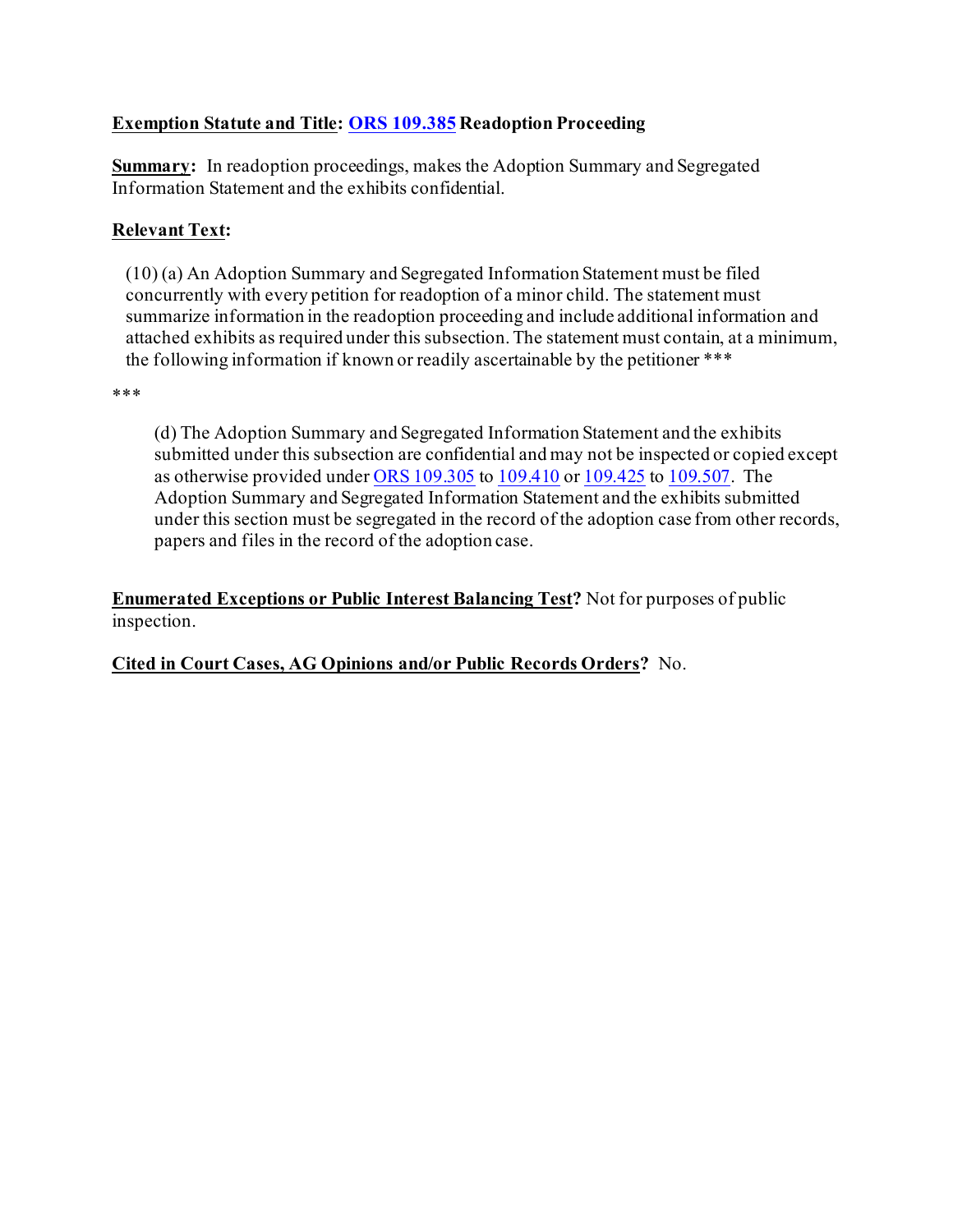# **Exemption Statute and Title: [ORS 109.445](https://www.oregonlaws.org/ors/109.445) Information of Registry Confidential**

**Summary:** Generally prohibits the disclosure of information acquired by any voluntary adoption registry under freedom of information legislation, rules or practice.

#### **Relevant Text:**

(1) Notwithstanding any other provision of law, the information acquired by any voluntary adoption registry shall not be disclosed under any freedom of information legislation, rules or practice.

#### **Enumerated Exceptions or Public Interest Balancing Test?** No.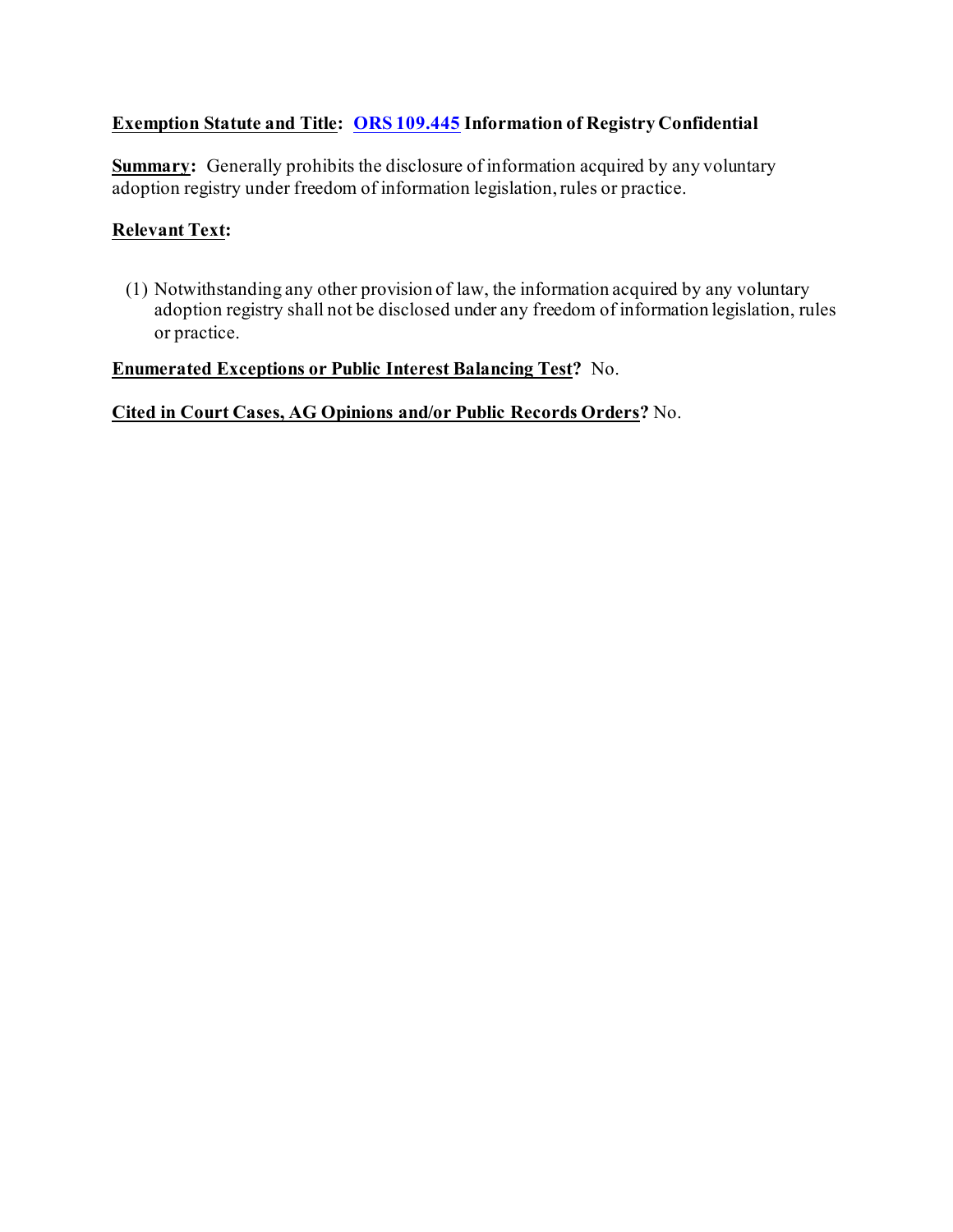#### **Exemption Statute and Title: [ORS 109.503](https://www.oregonlaws.org/ors/109.503) Access to Adoption Records for Search; Duties of Searcher**

**Summary:** Adoption records and related information examined during a search for a birth parent are confidential.

# **Relevant Text:**

(1) When the Department of Human Services or an Oregon licensed adoption agency has been instructed to conduct a search, the department or an Oregon licensed adoption agency may examine adoption records maintained by the department and by private adoption agencies under ORS 109.435. However, the department or an Oregon licensed adoption agency may examine the adoption records of a private adoption agency only if the private adoption agency allows the examination. The department or an Oregon licensed adoption agency shall keep the records and information located in the records confidential.

# **Enumerated Exceptions or Public Interest Balancing Test?** No.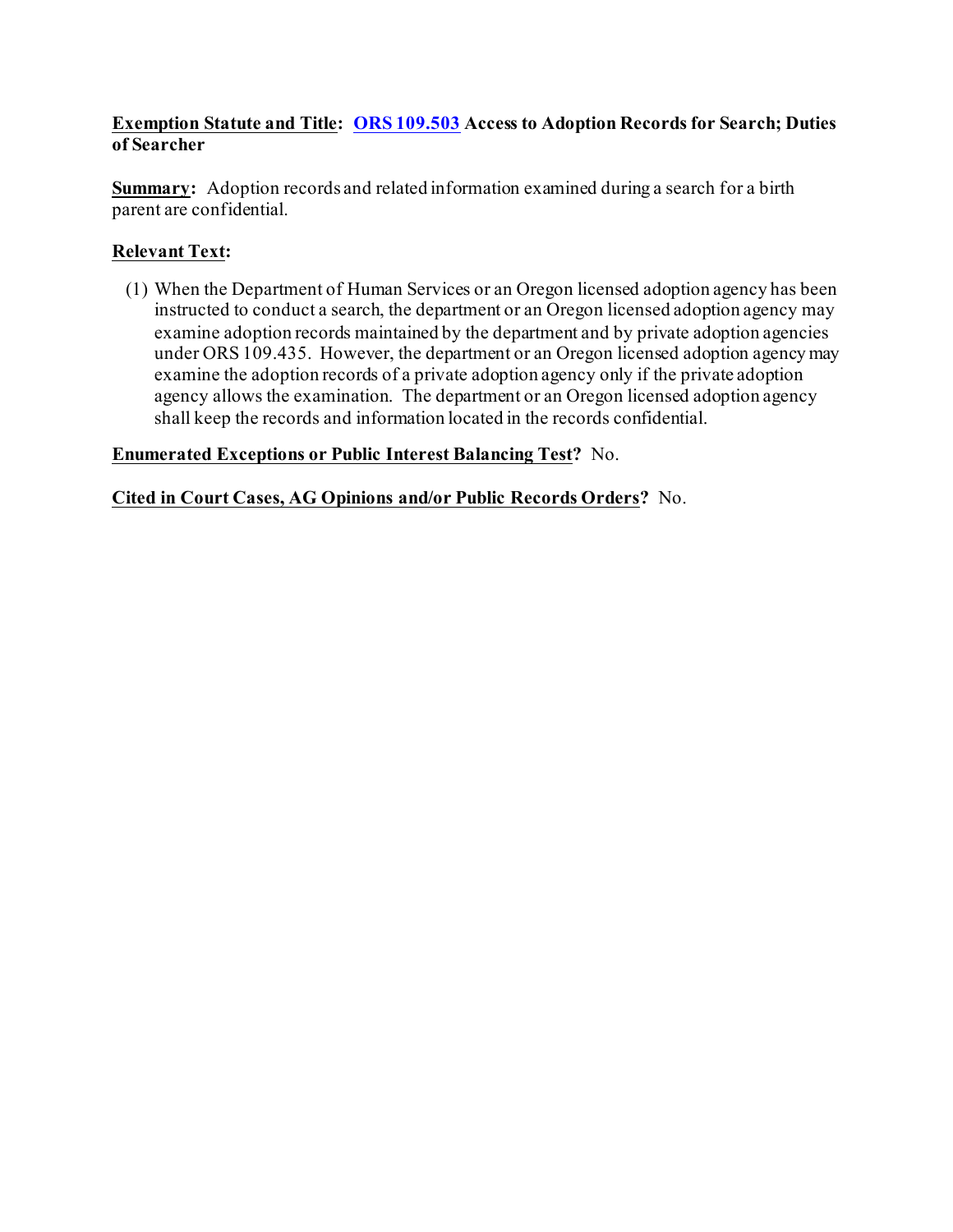## **Exemption Statute and Title: [ORS 432.228](https://www.oregonlaws.org/ors/432.228) Issuance of Certified Copy of Record of Live Birth to Adopted Person**

**Summary:** Contact Preference Forms completed by the birth parents of an adoptee are confidential.

# **Relevant Text:** [ORS 432.228](https://www.oregonlaws.org/ors/432.228)

(2) A birth parent may at any time request from the state registrar or from a voluntary adoption registry a Contact Preference Form that shall accompany a certified copy issued under subsection (1) of this section. The Contact Preference Form shall provide the following information to be completed at the option of the birth parent:

(a) I would like to be contacted;

(b) I would prefer to be contacted only through an intermediary; or

(c) I prefer not to be contacted at this time. If I decide later that I would like to be contacted, I will register with the voluntary adoption registry. I have completed an updated medical history and have filed it with the voluntary adoption registry. Attached is a certificate from the voluntary adoption registry verifying receipt of the updated medical history.

\*\*\*

(5) A completed Contact Preference Form shall be confidential and shall be placed in a secure file until a match with the adopted person's record of live birth is made and the Contact Preference Form is placed in the adopted person's record.

# **Enumerated Exceptions or Public Interest Balancing Test?** No.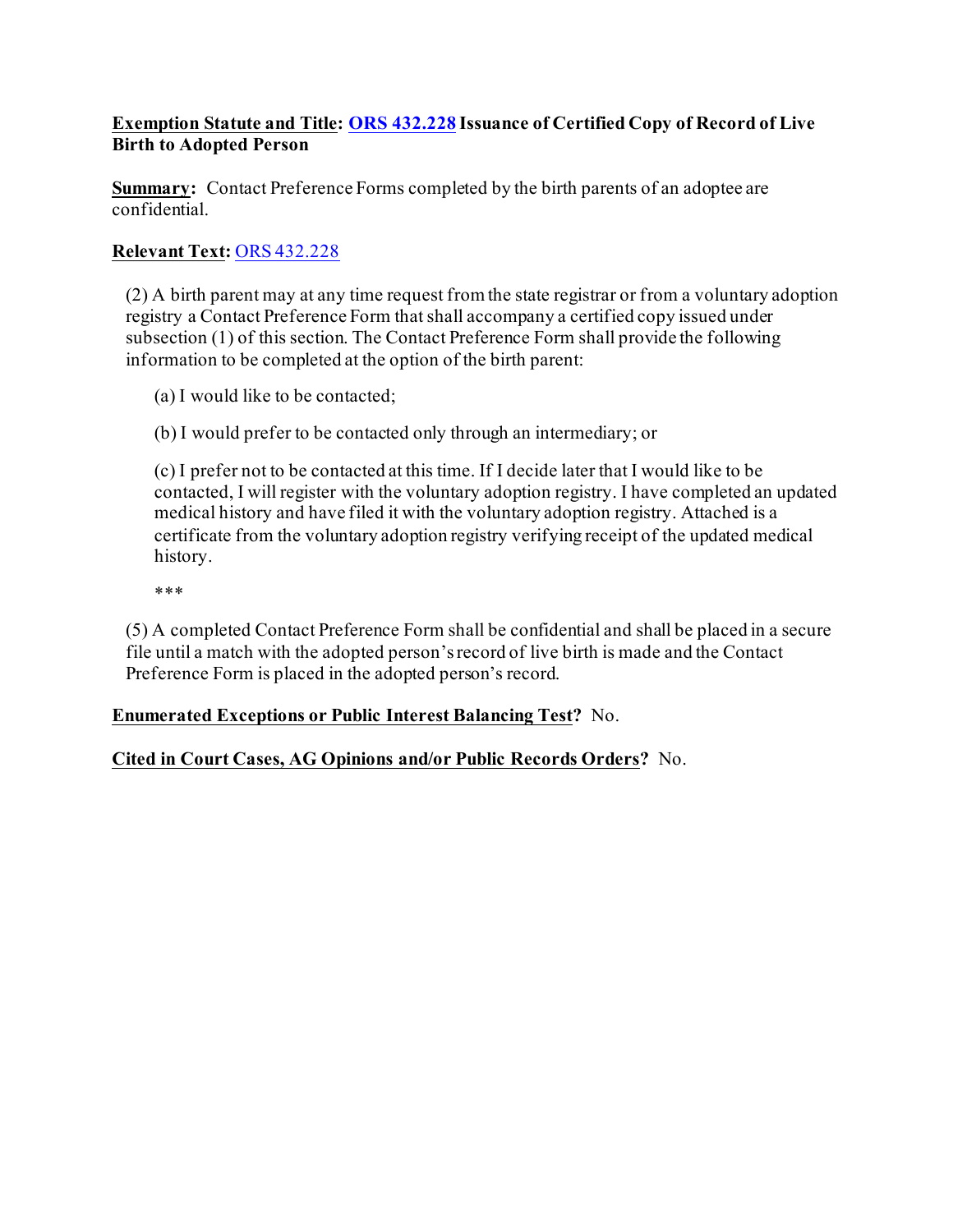# **Exemption Statute and Title: [ORS 432.250](https://www.oregonlaws.org/ors/432.250) Access to Adoption Records**

**Summary:** Prescribes the conditions under which the State Registrar of the Center for Health Statistics can open sealed adoption records.

## **Relevant Text:**

The documents forwarded to the State Registrar of the Center for Health Statistics or sealed under ORS 432.245 may be opened by the state registrar only upon receiving an order from a court of competent jurisdiction or when requested by an agency operating a voluntary adoption registry established under ORS 109.450 for the purpose of facilitating the identification of person registering under the provisions of ORS 109.425 to 109.507.

#### **Key Terms & Definitions:**

-"Agency" means any public or private organization licensed or authorized under the laws of this state to place children for adoption.

-"Registry" means a voluntary adoption registry established under ORS 109.450.

# **Enumerated Exceptions or Public Interest Balancing Test?** No.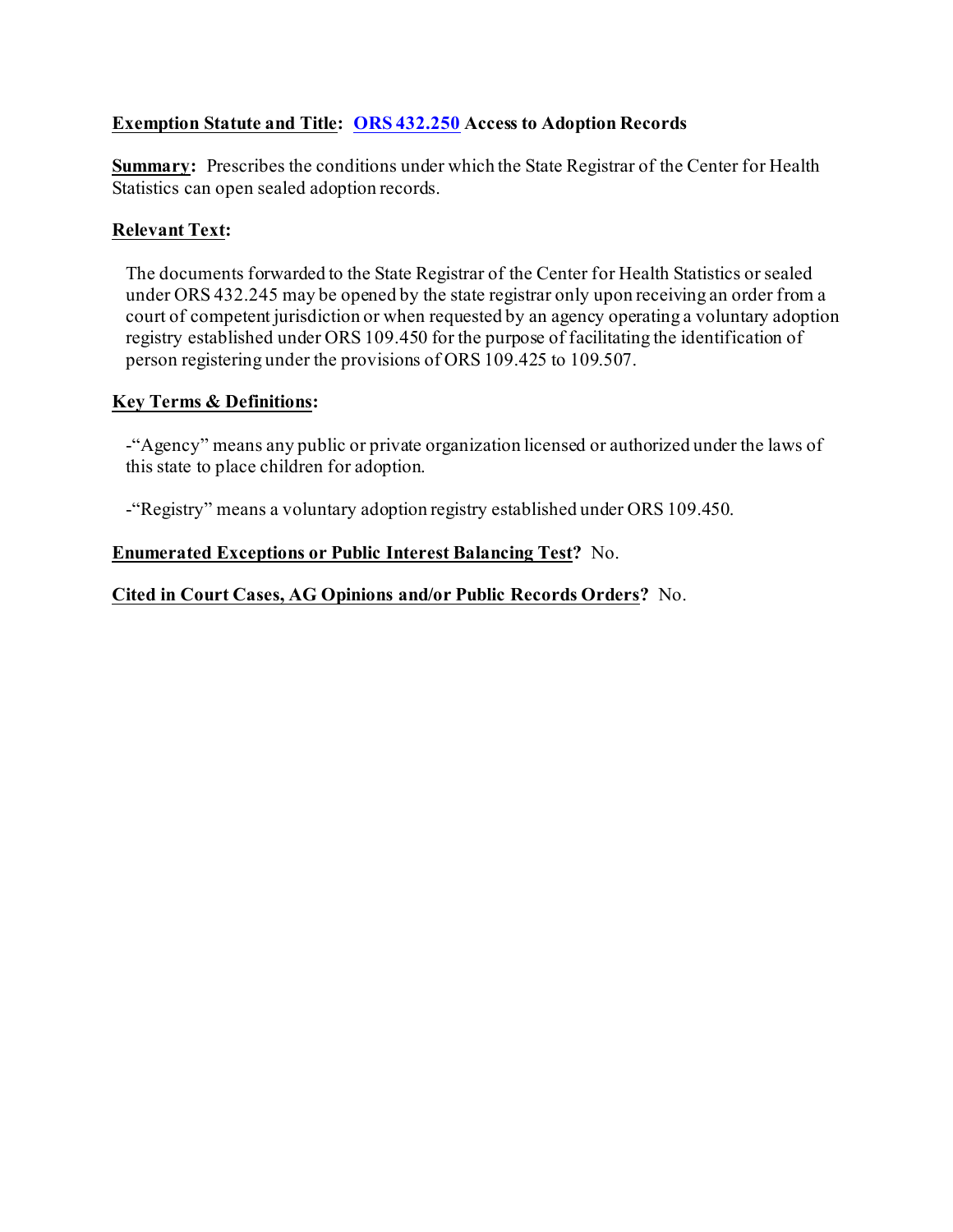## **Exemption Statute and Title: [ORS 107.179](https://www.oregonlaws.org/ors/107.179) Request for Joint Custody of Children; Mediation**

**Summary:** Communications made as part of court ordered mediation in child custody cases are privileged and inadmissible as evidence in any civil or criminal proceeding.

# **Relevant Text:**

(4) Communications made by or to a mediator or between parties as a part of mediation ordered under this section are privileged and are not admissible as evidence in any civil or criminal proceeding.

#### **Enumerated Exceptions or Public Interest Balancing Test?** No.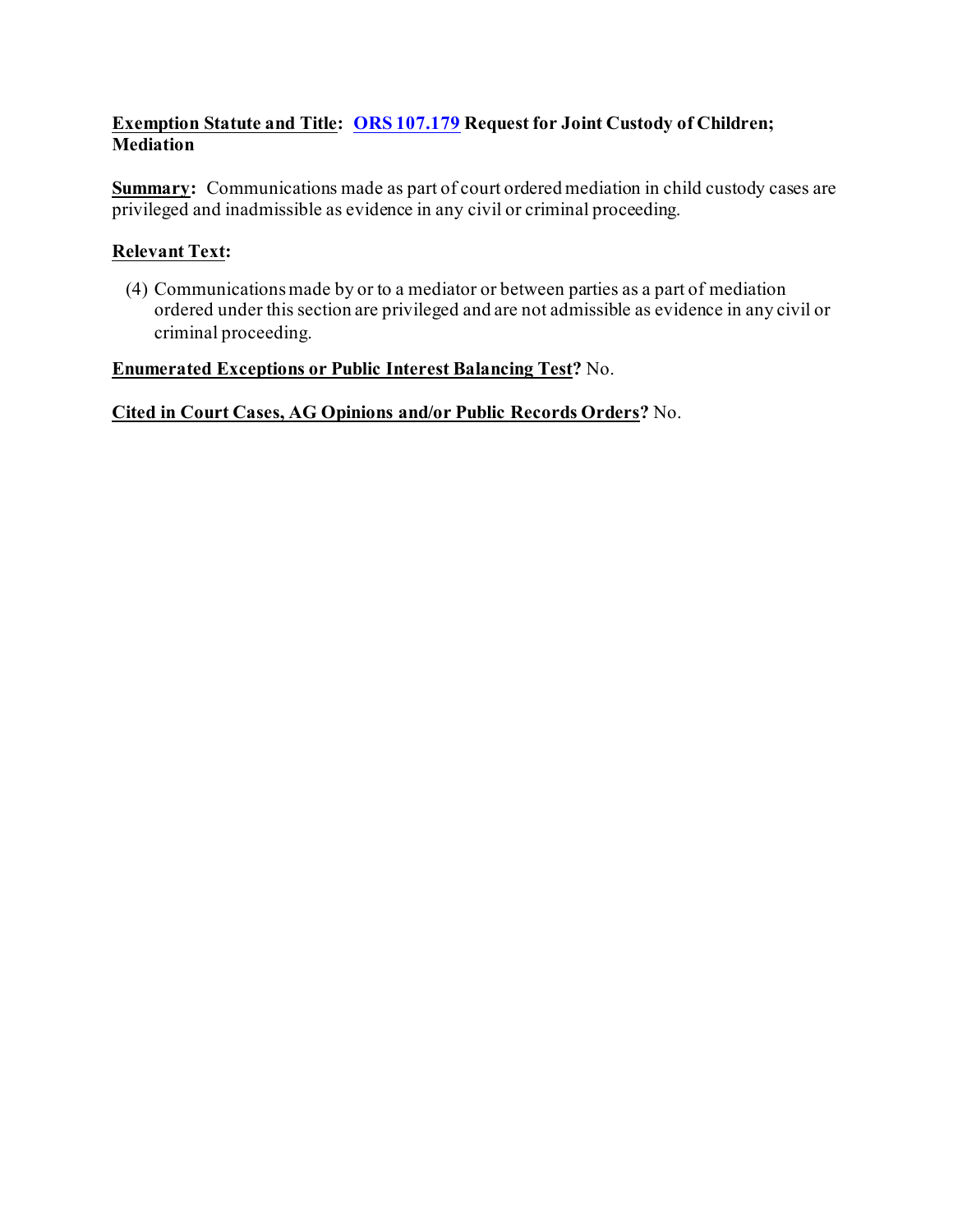# **Exemption Statute and Title: [ORS 109.767](https://www.oregonlaws.org/ors/109.767) Information to be Submitted to Court**

**Summary:** Requires courts in a child custody hearings to seal identifying information if a party alleges that the safety or liberty of a party or child would be jeopardized by the disclosure of identifying information.

# **Relevant Text:**

(5) If a party alleges in the first pleading, or in an attached affidavit or declaration under penalty of perjury, that the health, safety or liberty of a party or child would be jeopardized by disclosure of identifying information, the information must be sealed and may not be disclosed to the other party or the public unless the court orders the disclosure to be made after a hearing in which the court takes into consideration the health, safety or liberty of the party or child and determines that the disclosure is in the interest of justice. Costs incurred by the court when special notice procedures are made necessary by the nondisclosure of identifying information shall be paid by the parties as deemed appropriate by the court.

# **Enumerated Exceptions or Public Interest Balancing Test?** No.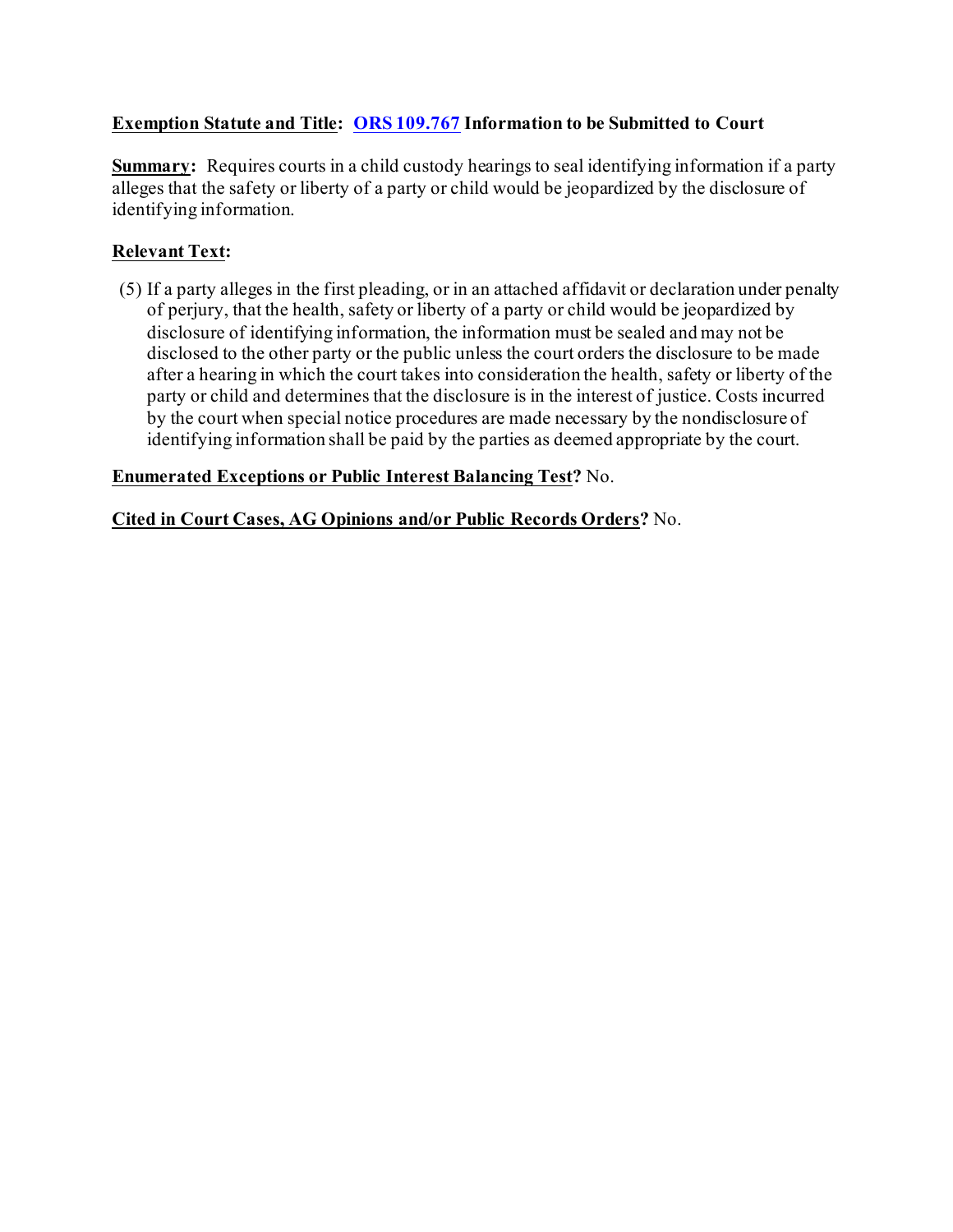# **Exemption Statute and Title: [ORS 25.020](https://oregon.public.law/statutes/ors_25.020) When Support Payment to be Made to Department of Justice**

**Summary:** In child support proceedings, upon a finding the health, safety or liberty of a party or child would unreasonably be put at risk by disclosure of information concerning a child or party to paternity, support proceeding, or an existing order to disclose, the information may be ordered to be not contained in any document disclosed to another, other than the state. Also see ORS [192.355\(34\)](https://oregon.public.law/statutes/ors_192.355).

# **Relevant Text:**

- (8) (a) Except as provided in paragraphs (d) and (e) of this subsection, a judgment or order establishing parentage or including a provision concerning support must contain:
	- (A) The residence, mailing or contact address, final four digits of the Social Security number, telephone number and final four digits of the driver license number of each party;
	- (B) The name, address and telephone number of all employers of each party;
	- (C) The names and dates of birth of the joint children of the parties; and
	- (D) Any other information required by rule adopted by the Chief Justice of the Supreme Court under ORS 1.002 (Supreme Court).

\*\*\*

- (b) The administrator may require of the parties any additional information that is necessary for the provision of support enforcement services under ORS 25.080 (entity primarily responsible for support enforcement services).
- (c) (A) Upon a finding, which may be made ex parte, that the health, safety or liberty of a party or child would unreasonably be put at risk by the disclosure of information specified in this subsection or by the disclosure of other information concerning a child or party to a parentage or support proceeding or if an existing order so requires, a court or administrator or administrative law judge, when the proceeding is administrative, shall order that the information not be contained in any document provided to another party or otherwise disclosed to a party other than the state.
	- (B) The Department of Justice shall adopt rules providing for similar confidentiality for information described in subparagraph (A) of this paragraph that is maintained by an entity providing support enforcement services under ORS 25.080 (entity primarily responsible for support enforcement services).

#### **Enumerated Exceptions or Public Interest Balancing Test?** No.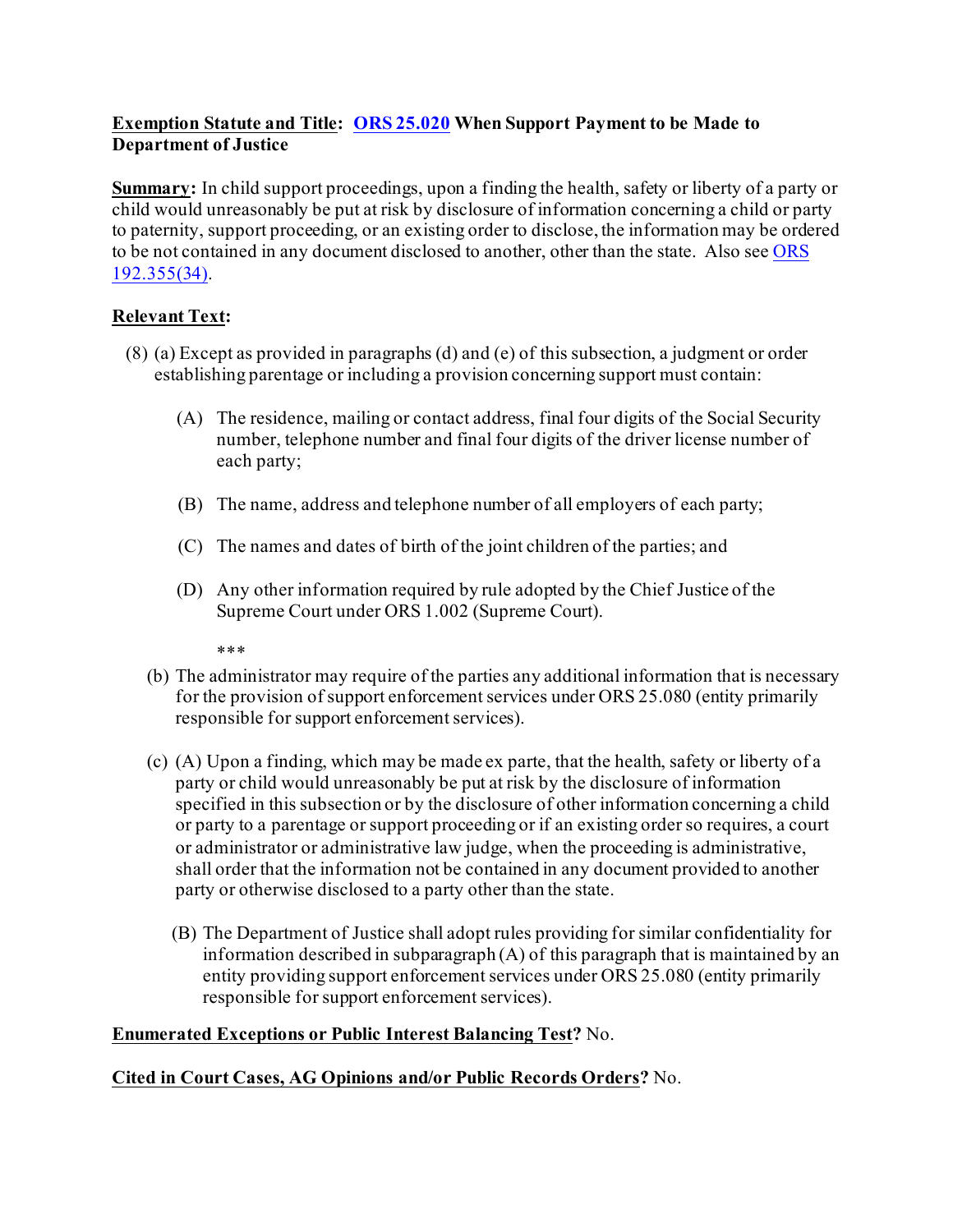# **Exemption Statute and Title: [ORS 25.260](https://www.oregonlaws.org/ors/25.260) Confidentiality of Records; Rules**

**Summary:** Child support records, including data contained in the Child Support Program's automated system, are confidential and may be disclosed or used only as necessary for the administration of the program.

## **Relevant Text:**

- (1) As used in this section, "Child Support Program" means:
	- (a) The program described in ORS 180.345 (child support program)
	- (b) The Administrator of the Division of Child Support of the Department of Justice;
	- (c) A district attorney; and
	- (d) The administrator's or district attorney's authorized representative.
- (2) Unless otherwise authorized by law, child support records, including data contained in the Child Support Program's automated system, are confidential and may be disclosed or used only as necessary for the administration of the program.

#### **Enumerated Exceptions or Public Interest Balancing Test?** No.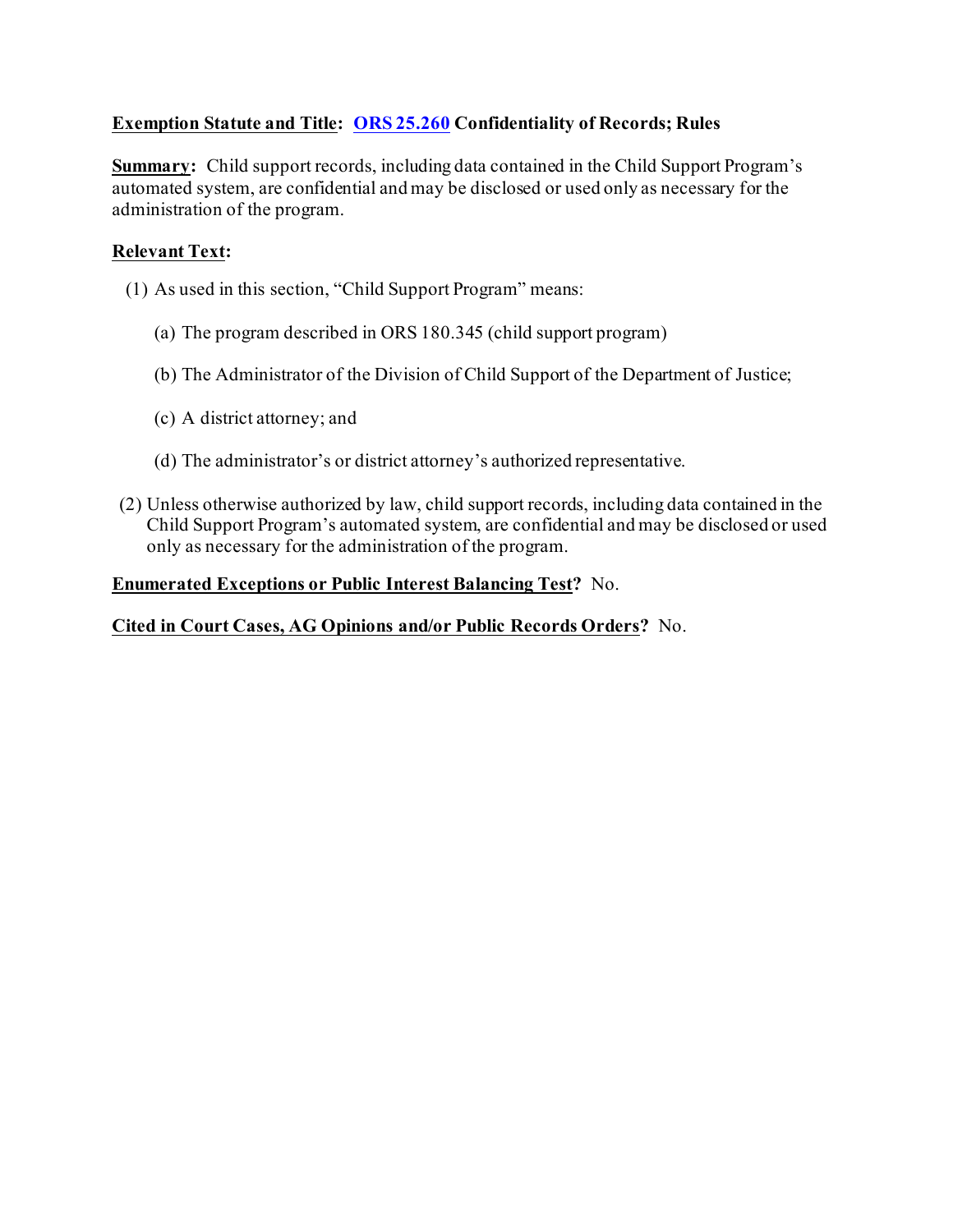# **Exemption Statute and Title: [ORS 25.783](https://www.oregonlaws.org/ors/25.783) Confidentiality of Information**

**Summary:** Prohibits licensing agencies from releasing or using information they receive from DOJ relating to the suspension of professional and occupational licenses, certificates, permits or registrations of persons who are in arears in their child support obligations.

# **Relevant Text:**

Any entity described in ORS 25.756 that receives an inquiry as to the status of a person who has had a license, certificate, permit or registration suspended under ORS 25.750 to 25.783 shall respond only that the license, certificate, permit or registration was suspended pursuant to ORS 25.750 to 25.783. The entity shall not release or make other use of information that it receives pursuant to ORS 25.750 to 25.783.

# **Key Terms:**

Under ORS 25,756, an "entity" means:

(1) The Oregon Liquor Control Commission;

(2) All entities that issue licenses, certificates, permits or registrations that a person is required by state law to possess to engage in an occupation, profession or recreational hunting or fishing or to use a particular occupational or professional title; and

(3) The Department of Transportation.

**Enumerated Exceptions or Public Interest Balancing Test?** No.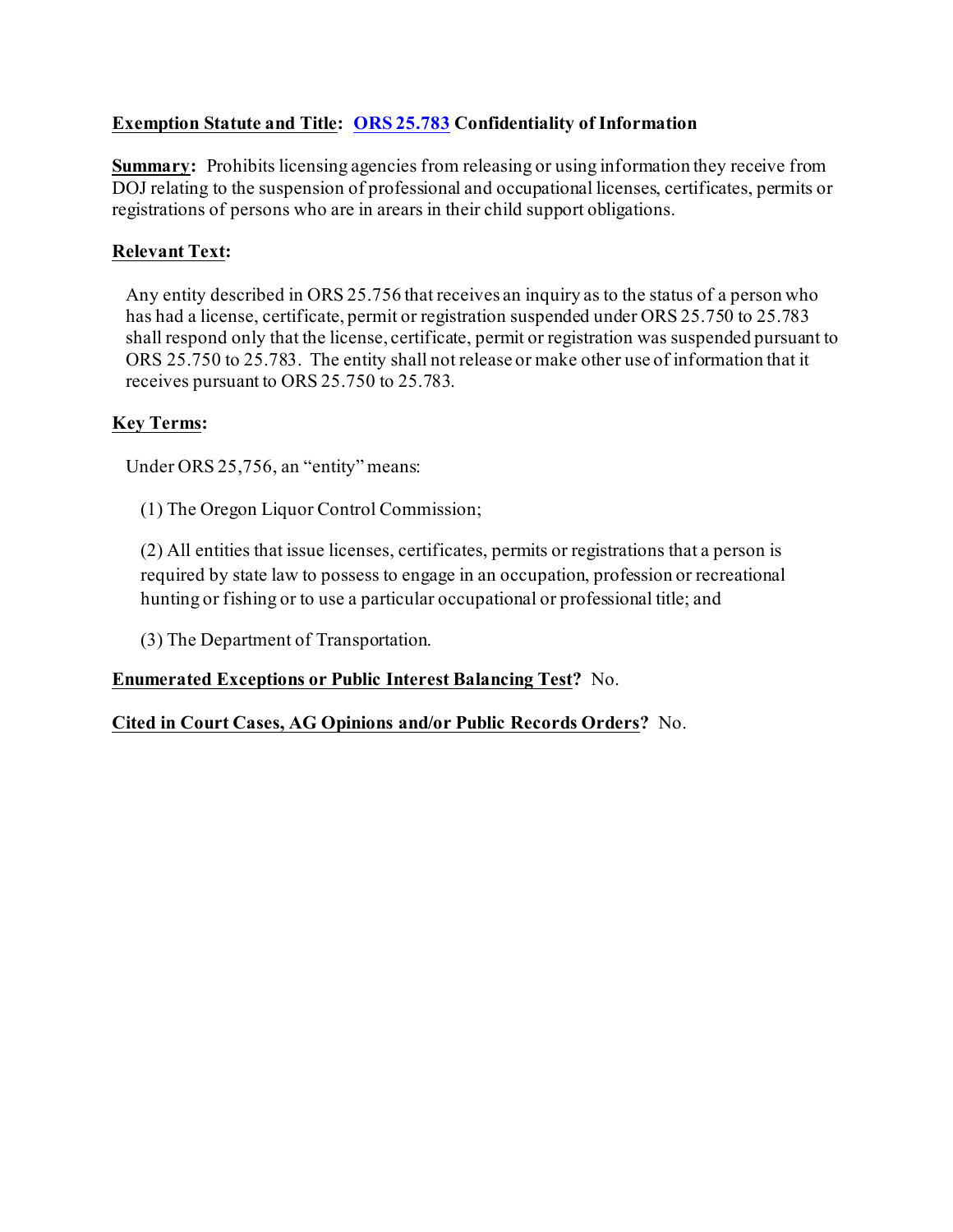### **Exemption Statute and Title: [ORS 25.792](https://www.oregonlaws.org/ors/25.792) Confidentiality**

**Summary:** Makes hiring information submitted by employers to DOJ's Division of Child Support under ORS 25.790 confidential and exempt from public disclosure.

#### **Relevant Text:**

Information received under ORS 25.790 is confidential and exempt from public disclosure, except that the Division of Child Support of the Department of Justice shall provide information to other public agencies, upon request, as required by law.

#### **Enumerated Exceptions or Public Interest Balancing Test?** No.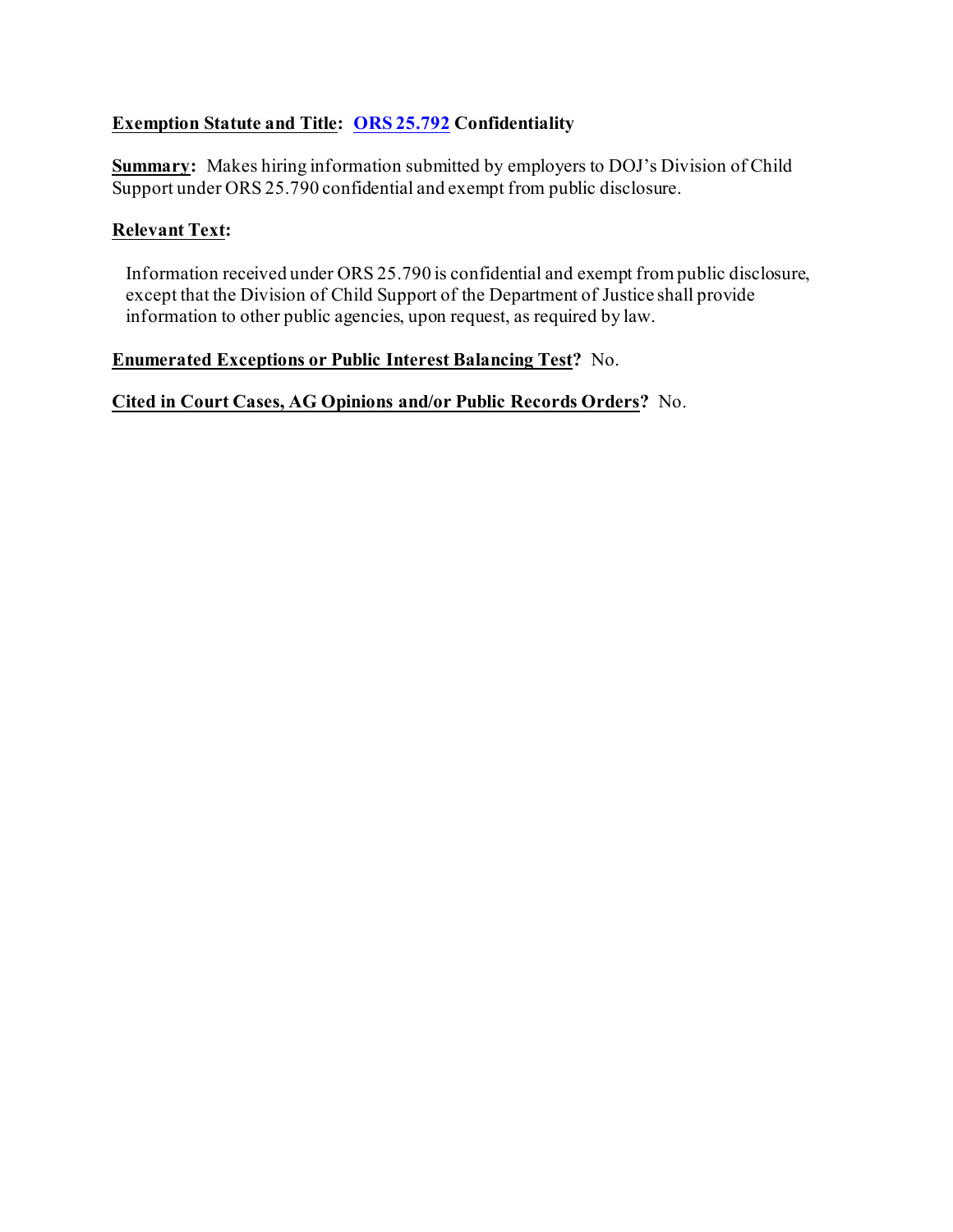#### **Exemption Statute and Title: [180.320](https://www.oregonlaws.org/ors/180.320) Cooperation with Division in Enforcement; Confidentiality of Information Furnished to Division**

**Summary:** Makes confidential all information submitted by public bodies to DOJ's Division of Child Support to establish or enforce various child support obligations.

# **Relevant Text:**

(1) All state agencies, district attorneys and all police officers of the state, county or any municipality or court thereof, shall cooperate with the Division of Child Support of the Department of Justice in furnishing and making available information, records and documents necessary to assist in establishing or enforcing support obligations or paternity, in performing the duties set out in ORS 25.080 and in determining the location of any absent parent or child for the purpose of enforcing any state of federal law regarding the unlawful taking or restraint of a child or for the purpose of making or enforcing a child custody determination. Notwithstanding the provisions of ORS 109.225 or 416.430 or ORS chapter 432, records pertaining to the parentage of a child shall be made available upon written request of an authorized representative of the Division of Child Support. Any information obtained pursuant to this subsection is confidential, and shall be used only for the purposes set out in this subsection.

# **Enumerated Exceptions or Public Interest Balancing Test?** No.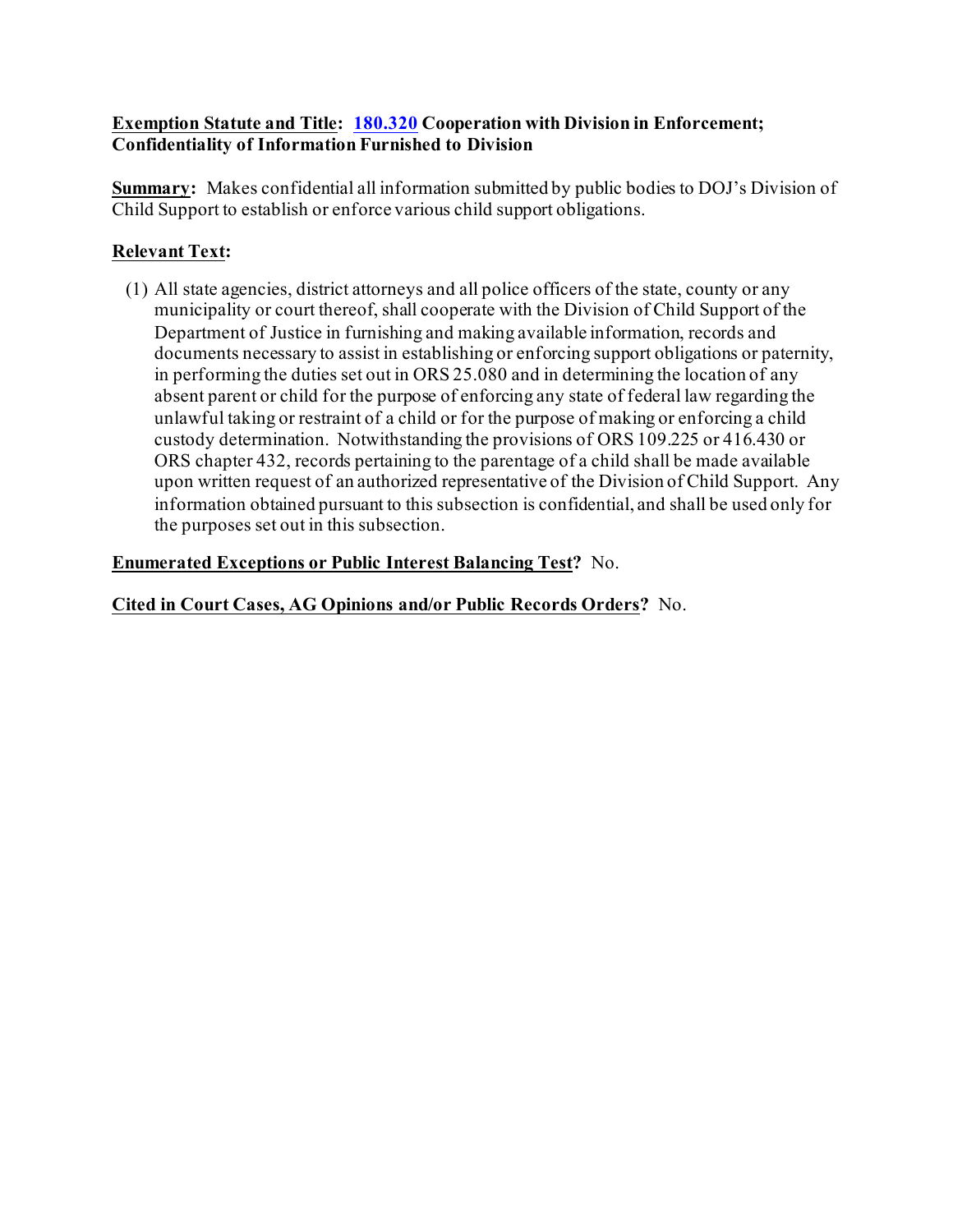### **Exemption Statute and Title: [ORS 192.355](https://www.oregonlaws.org/ors/192.355) Public Records Exempt from Disclosure**

**Summary:** Expressly exempts certain contact and personally identifiable information in a judgment or order establishing parentage or including a provision concerning child support if the Chief Justice of the Supreme Court designates the information confidential by rule.

## **Relevant Text:**

(34) The information specified in ORS 25.020(8) if the Chief Justice of the Supreme Court designates the information as confidential by rule under ORS 1.002.

**Key Terms & Definitions:** *See* [ORS 25.020.](https://www.oregonlaws.org/ors/25.020)

#### **Enumerated Exceptions or Public Interest Balancing Test?** No.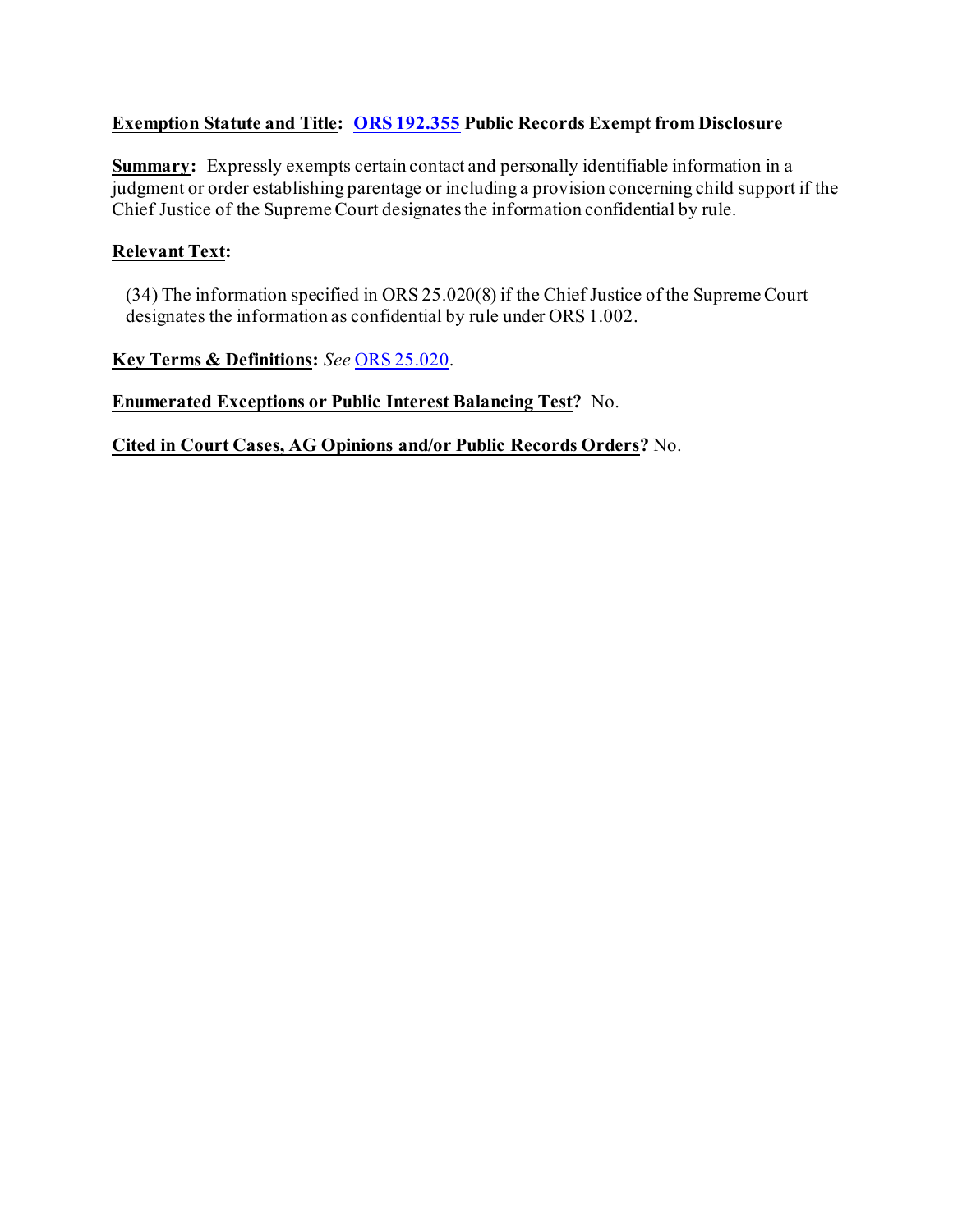#### **Exemption Statute and Title: [ORS 412.094](https://www.oregonlaws.org/ors/412.094) Public Officials to Cooperate in Locating and Furnishing Information Concerning Parents of Children Receiving or Applying to Receive Public Assistance and in Prosecuting Nonsupport Cases; Use of Information Restricted**

**Summary:** All public officers and employees shall cooperate in locating parents who have abandoned, deserted, or are failing to support children receiving or applying for public assistance. Information provided to enforcement agencies shall be used only for enumerated official purposes and shall not be disclosed for any other purposes.

# **Relevant Text:**

(1) All state, county and city agencies, officers and employees shall cooperate in the location of parents who have abandoned or deserted, or are failing to support, children receiving or applying to receive public assistance and shall on request supply the Department of Human Services, the Division of Child Support of the Department of Justice or the district attorney of any county in the state with all information on hand relative to the location, income and property of such parents, including information disclosed to the Division of Child Support under ORS 314.840(2)(j). The granting of aid to the applicant shall not be delayed or contingent upon receipt of the answer to such requests by the Department of Human Services, the Division of Child Support or the district attorney. The Department of Human Services shall use such information only for the purposes of administration of public assistance to such children, and the district attorney and the Division of Child Support shall use such information only for the purpose of enforcing the liability of such parents to support such children, and neither shall use the information or disclose it for any other purpose. Any person who violates this prohibition against disclosure, upon conviction, is punishable as provided in ORS 34.991(2).

# **Enumerated Exceptions or Public Interest Balancing Test?** No.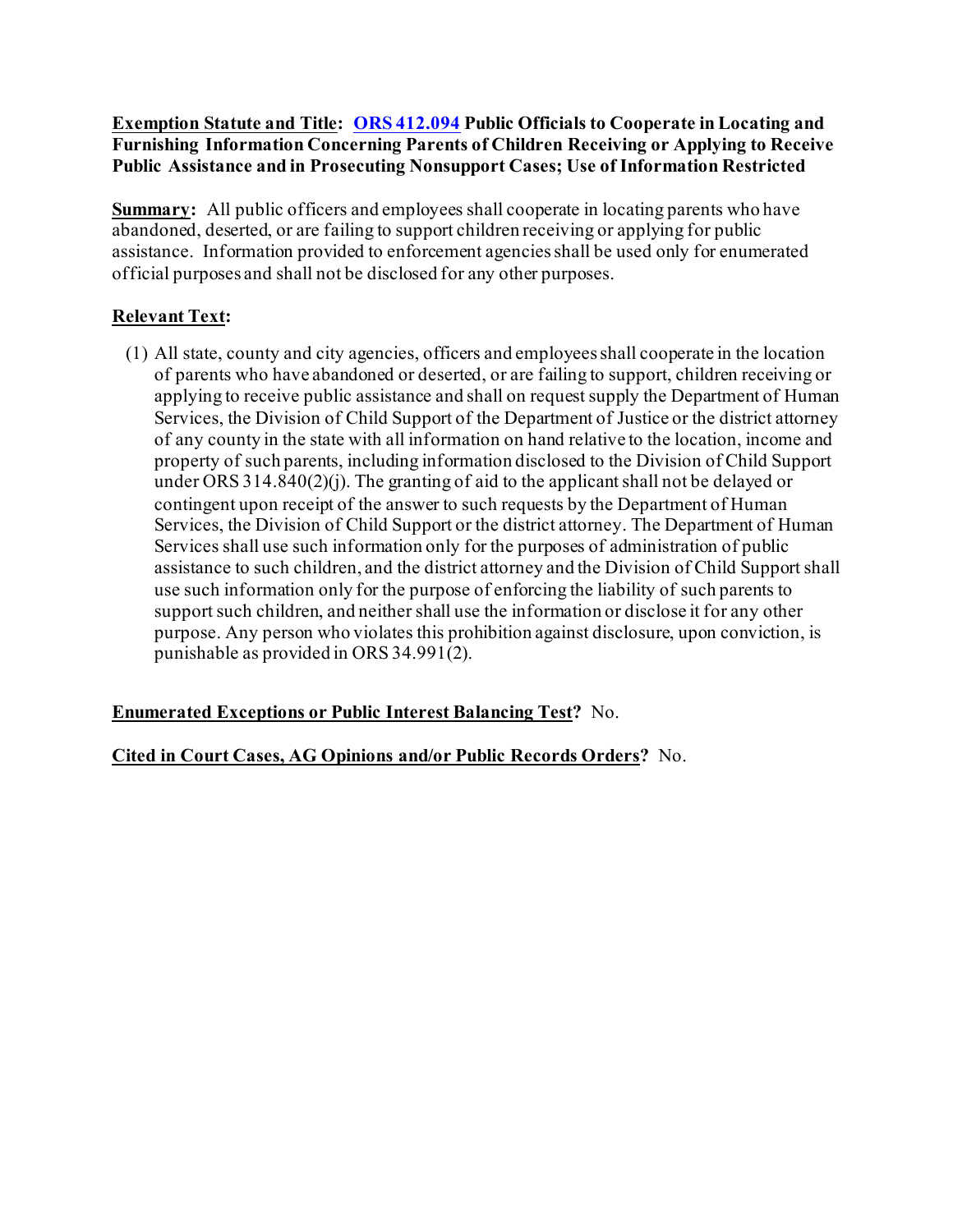## **Exemption Statute and Title: [ORS 409.225](https://oregon.public.law/statutes/ors_409.225) Confidentiality of Child Welfare Records, Files, Papers and Communications**

**Summary:** The Department of Human services will keep all child welfare records, files, papers or communications confidential, and will only use them for the direct purpose of administration of child welfare laws or as required or authorized by statute. General information is not protected so long as it cannot be linked to a child, family, or recipient of services.

# **Relevant Text:**

(1) In the interest of family privacy and for the protection of children, families and other recipients of services, the Department of Human Services shall not disclose or use the contents of any child welfare records, files, papers or communications that contain any information about an individual child, family or other recipient of services for purposes other than those directly connected with the administration of child welfare laws or unless required or authorized by ORS 419A.255 or 419B.035. The records, files, papers and communications are confidential and are not available for public inspection. General information, policy statements, statistical reports or similar compilations of data are not confidential unless such information is identified with an individual child, family or other recipient of services or protected by other provision of law.

\*\*\*\*

(4) Any record disclosed under subsection  $(1)$ ,  $(2)$ , or  $(3)$  of this section shall be kept confidential by the person or entity to whom the record is disclosed and shall be used only for the purpose for which disclosure was made.

# **Enumerated Exceptions or Public Interest Balancing Test?** *See* [ORS 419A.255](https://oregon.public.law/statutes/ors_419a.255) an[d ORS](https://oregon.public.law/statutes/ors_419b.035)  [419B.035](https://oregon.public.law/statutes/ors_419b.035).

(6) Notwithstanding subsection (1) of this section, unless exempt from disclosure under ORS chapter 192, the department shall disclose information related to the department's activities and responsibilities in a case where child abuse or neglect has resulted in a child fatality or near fatality or where an adult has been charged with a crime related to child abuse or neglect.

# **Cited in Court Cases, AG Opinions and/or Public Records Orders?** Yes.

- *[Kahn v. Pony Express Courier Corp.,](https://cdm17027.contentdm.oclc.org/digital/collection/p17027coll5/id/11540/rec/1)* 173 Or App 127 (2001) (reports and other material relating to child's history and prognosis within meaning of ORS 419A.255 are privileged against discovery under ORCP 36, whereas other reports and material may be confidential under ORS 409.225 but not privileged).

- *[Dept. of Human Services v. E.J.,](https://cdm17027.contentdm.oclc.org/digital/collection/p17027coll5/id/30506/rec/2)* 316 Or App 537 (2021) (same a[s Kahn](https://cdm17027.contentdm.oclc.org/digital/collection/p17027coll5/id/11540/rec/1)).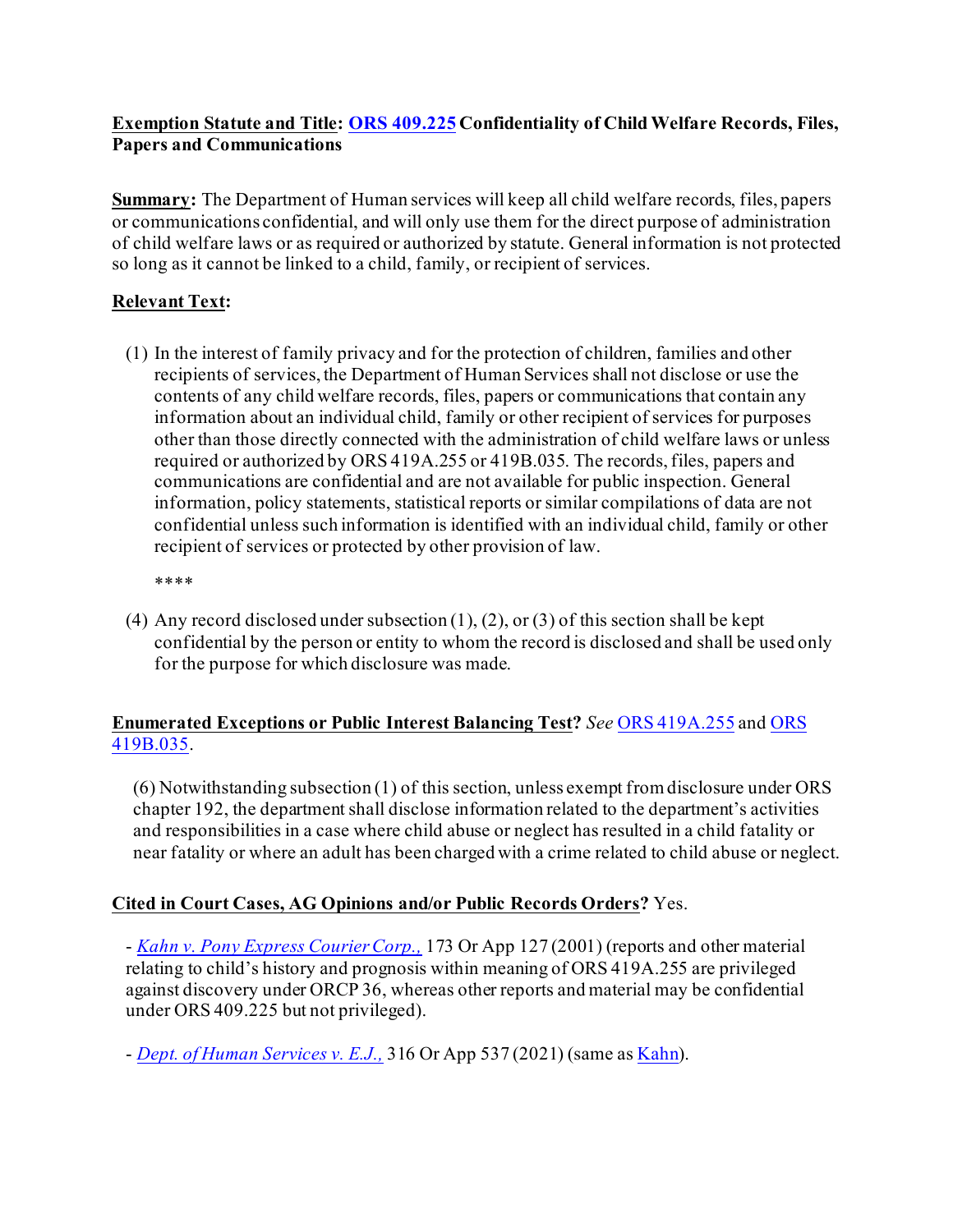- [PRO Miller](https://cdm17027.contentdm.oclc.org/digital/collection/p17027coll2/id/2340/rec/3) (5/19/21) (denying petition seeking disclosure of child welfare and abuse records because none of the statutory exceptions to ORS 409.225 or 419B.035 applied to the request)

- [PRO Wishnia](https://cdm17027.contentdm.oclc.org/digital/collection/p17027coll2/id/2197/rec/4) (7/8/2019) (denying petition of father seeking disclosure of child welfare and abuse records of deceased child because none of the statutory exceptions to ORS 409.225 or 419B.035 applied to the request)

- [PRO Chapman](https://cdm17027.contentdm.oclc.org/digital/collection/p17027coll2/id/2195/rec/2) (6/26/19) (child welfare records to which petitioner may have been entitled under ORS 409.225 did not include a subset of child abuse records, which were expressly exempt under ORS 419B.035)

- [PRO Young](https://cdm17027.contentdm.oclc.org/digital/collection/p17027coll2/id/2146/rec/105) (5/2/18) (application of the confidentiality provisions in ORS 419B.035 and 409.225 (child welfare records) do not turn on the public interest)

- [PRO Zheng](https://cdm17027.contentdm.oclc.org/digital/collection/p17027coll2/id/1743/rec/1) (7/10/14) (denying media petition seeking names of children in foster care whose claims for abuse were settled by DAS because disclosure would result in an unreasonable invasion of privacy; observing that ORS 409.225 is one of a number of statutes that specifically prohibit disclosure of information about children)

- [PRO Welch](http://cdm17027.contentdm.oclc.org/cdm/ref/collection/p17027coll2/id/1335/rec/2) (12/4/09) (denying, in part, a petition seeking disclosure of child welfare records because none of the statutory exceptions applied to some of the records)

- [PRO Cole](http://cdm17027.contentdm.oclc.org/cdm/ref/collection/p17027coll2/id/1397/rec/4) (2/3/09) (exception in ORS 409.225(6) did not require disclosure of certain child welfare records to the media where the information was "exempt disclosure under ORS chapter 192" and did not reflect upon DHS' "activities and responsibilities")

- [PRO Matteo-Boehm](http://cdm17027.contentdm.oclc.org/cdm/ref/collection/p17027coll2/id/1637/rec/6) (9/2/05) (substantially the same a[s PRO Cole\)](http://cdm17027.contentdm.oclc.org/cdm/ref/collection/p17027coll2/id/1397/rec/4)

- [PRO Davenport](http://cdm17027.contentdm.oclc.org/cdm/ref/collection/p17027coll2/id/1178/rec/7) (3/1/02) (denying petition where requester was not a person to whom DHS must disclose child welfare records)

- [PRO Black](http://cdm17027.contentdm.oclc.org/cdm/ref/collection/p17027coll2/id/672/rec/9) (12/11/98) (denying a step-father's petition seeking disclosure of child welfare records pertaining to his step-children or their mother)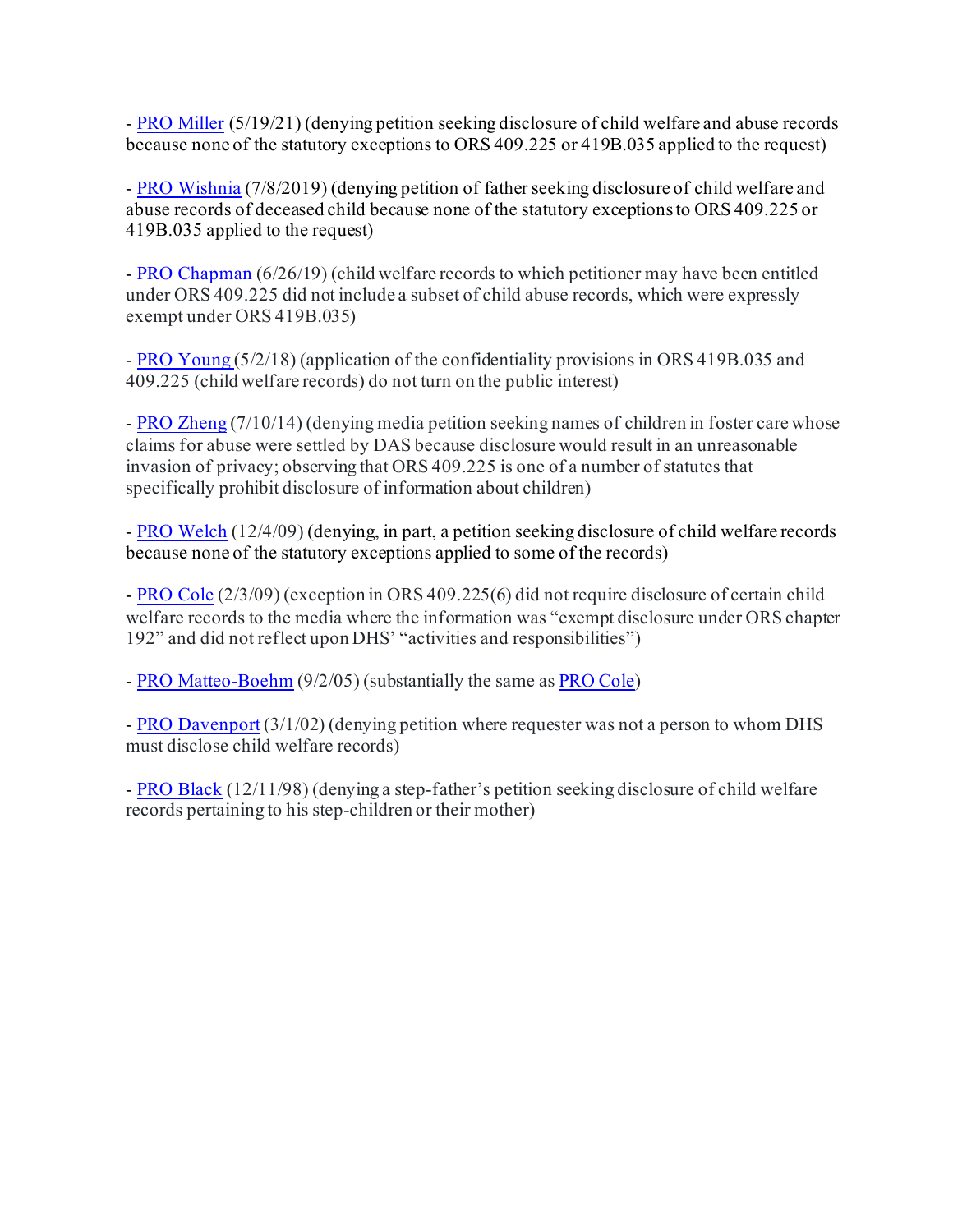# **Exemption Statute and Title: [ORS 40.255](https://oregon.public.law/statutes/ors_40.255) Spousal Privilege**

**Summary:** Communications between spouses not intended to be disclosed are confidential.

#### **Relevant Text:**

- (1) As used in this section, unless the context requires otherwise:
	- a. "Confidential communication" means a communication by a spouse to the other spouse and not intended to be disclosed to any other person.
	- b. "Marriage" means a marital relationship between two individuals, legally recognized under the laws of this state.
	- c. "Spouse" means an individual in a marriage with another individual.
- (2) In any civil or criminal action, a spouse has a privilege to refuse to disclose and to prevent the other spouse from disclosing any confidential communication made by one spouse to the other during the marriage. The privilege created by this subsection may be claimed by either spouse. The authority of the spouse to claim the privilege and the claiming of the privilege is presumed in the absence of evidence to the contrary.
- (3) In any criminal proceeding, neither spouse, during the marriage, shall be examined adversely against the other as to any other matter occurring during the marriage unless the spouse called as a witness consents to testify.
- (4) There is no privilege under this section:
	- a. In all criminal actions in which one spouse is charged with bigamy or with an offense or attempted offense against the person or property of the other spouse or of a child of either, or with an offense against the person or property of a third person committed in the course of committing or attempting to commit an offense against the other spouse;
	- b. As to matters occurring prior to the marriage; or
	- c. In any civil action where the spouses are adverse parties.

#### **Enumerated Exceptions or Public Interest Balancing Test?** Yes – limited exceptions defined above.

**Cited in Court Cases, AG Opinions and/or Public Records Orders?** Not in the public records context.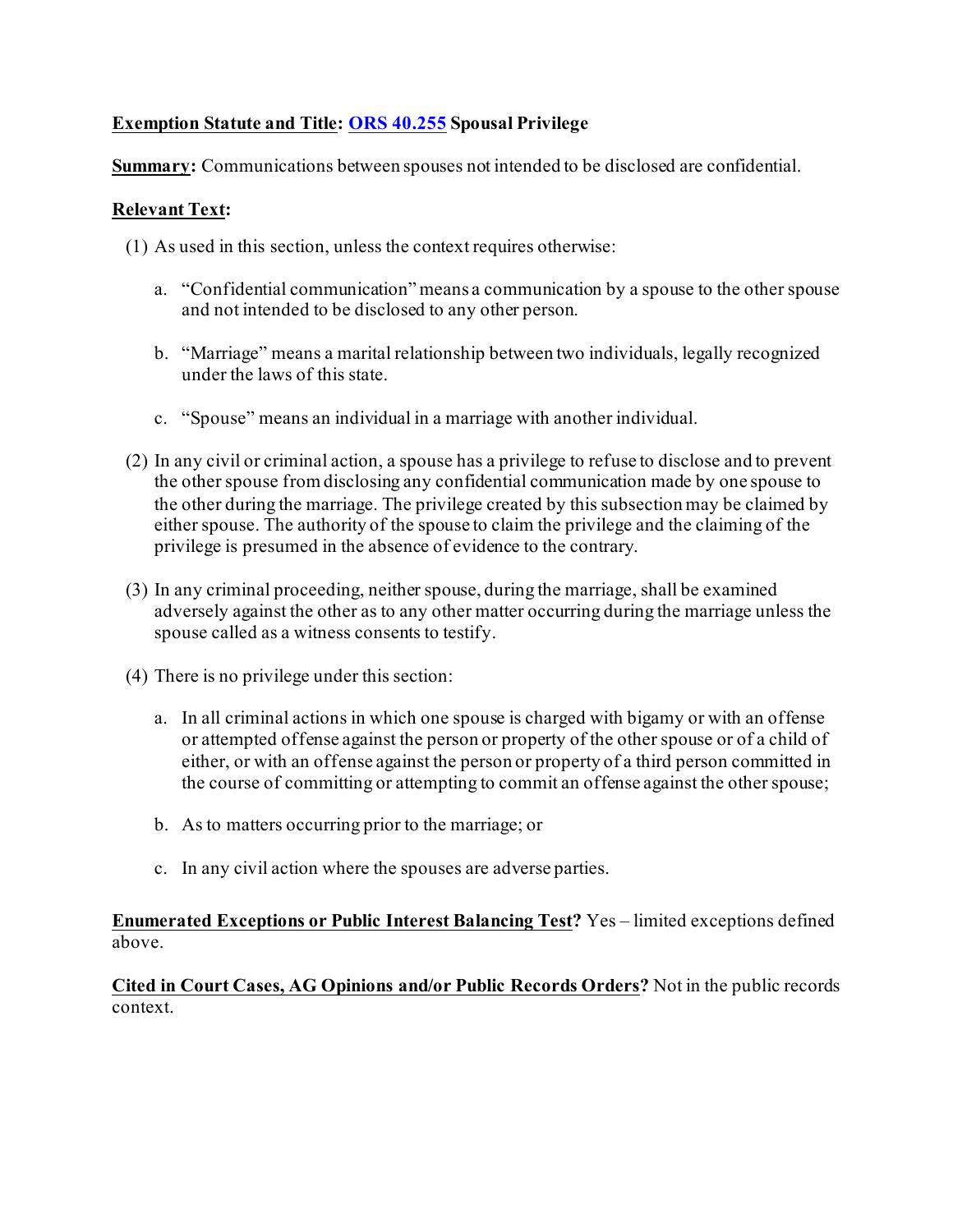# **Exemption Statute and Title: [ORS 107.600](https://oregon.public.law/statutes/ors_107.600) Privacy of Proceedings; Confidentiality of Communications; Records**

**Summary:** All proceedings in circuit court ordered conciliation jurisdiction are private. All communications to those involved in conciliation proceedings are confidential. All court records regarding conciliation proceedings will be closed. With authorization by a judge, either spouse or counsel can get access to certain information.

# **Relevant Text:**

- (1) All hearings, conferences and other proceedings held pursuant to circuit court exercise of conciliation jurisdiction pursuant to ORS 107.450 or 107.550 shall be held in private, and all persons other than officers of the court, conciliation services personnel, the spouses, their counsel and witnesses shall be excluded.
- (2) All communications, verbal or written, between spouses and from spouses to counselors, the court, attorneys, doctors or others engaged in the conciliation proceedings, made in conciliation conferences, hearings and other proceedings had pursuant to the exercise of the court's conciliation jurisdiction shall be confidential. A spouse or any other individual engaged in conciliations proceedings shall not be examined in any civil or criminal action as to such communications. Exceptions to testimonial privilege otherwise applicable under ORS 40.225 to 40.295 do not apply to communications made confidential under this subsection.
- (3) All records of the court with respect to exercise of conciliation jurisdiction shall be closed. However, any petition filed under ORS 107.550, any written reconciliation agreement between the spouses and any court order made in the matter may be opened to inspection by either spouse or counsel upon written authorization by a judge of the court.

# **Enumerated Exceptions or Public Interest Balancing Test?** No.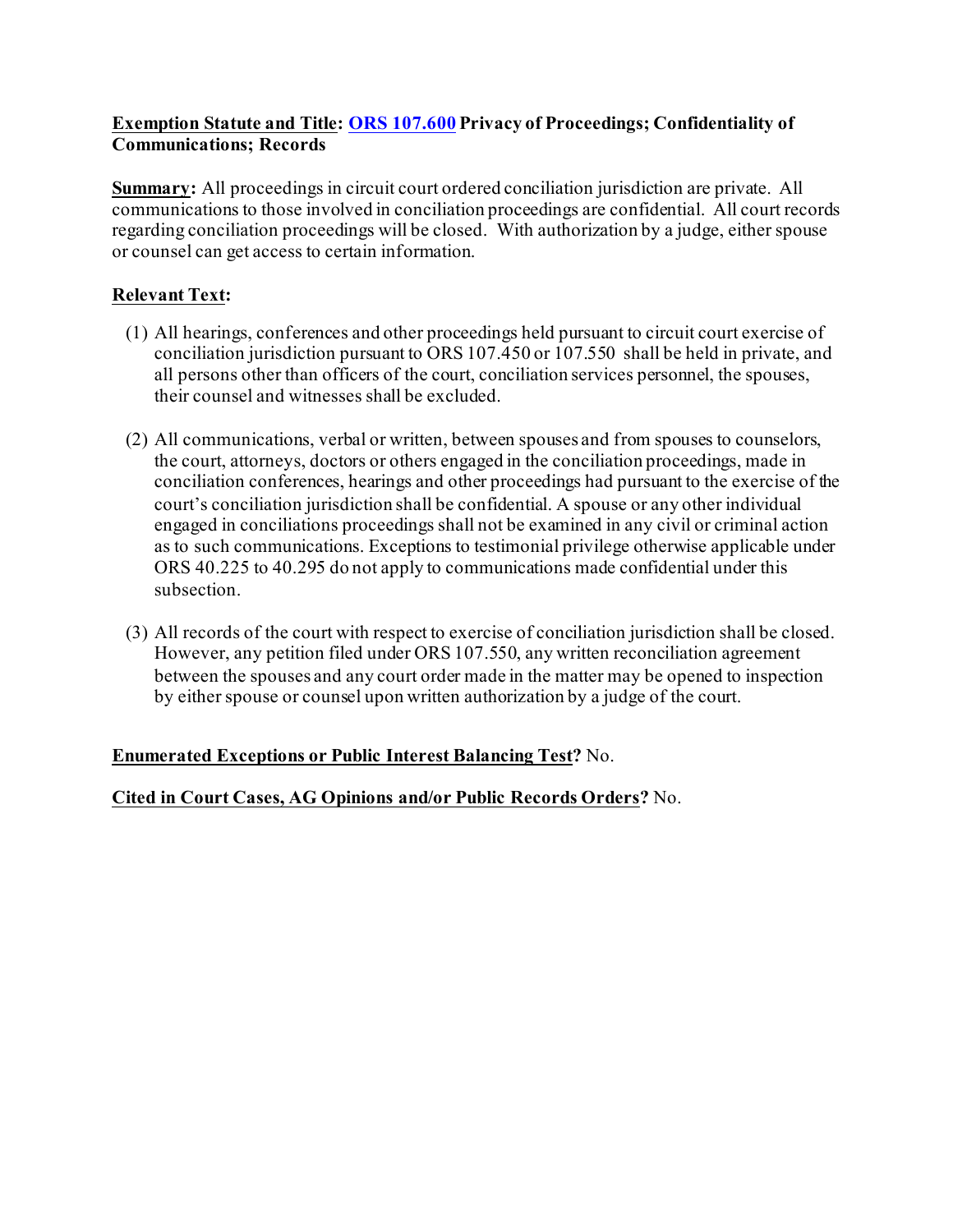## **Exemption Statute and Title: [ORS 107.785](https://oregon.public.law/statutes/ors_107.785) Privacy of Proceedings; Confidentiality of Communications; Records**

**Summary:** Mediation proceedings are held in private and all communications involved in mediation are confidential, except for records showing cases referred to mediation under ORS 107.765(1); the mediator's report to the court under ORS 107.765(2); and statistical data.

# **Relevant Text:**

- (1) All mediation proceedings under ORS 107.755 to 107.795 shall be held in private, and all persons other than mediation services personnel, the parties, their counsel and children of the parties shall be excluded.
- (2) All communications, verbal or written, made in mediation proceedings shall be confidential. A party or any other individual engaged in mediation proceedings shall not be used in any civil or criminal action without the consent of the parties to the mediation. Exceptions to testimonial privilege otherwise applicable under ORS 40.225 to 40.295 do not apply to communications made confidential under this subsection.
- (3) All records of the court with respect to mediation proceedings shall be closed except for:
	- a. Records reflection which cases have been referred for mediation under ORS 107.765(1);
	- b. The mediator's report to the court made under the provisions of ORS 107.765(2)
	- c. Information used to compile statistical data.

**Enumerated Exceptions or Public Interest Balancing Test?** Yes. ORS 107.785(3) – records reflecting which cases have been referred for mediation; the mediator's report to the court; and information used to compile statistical data.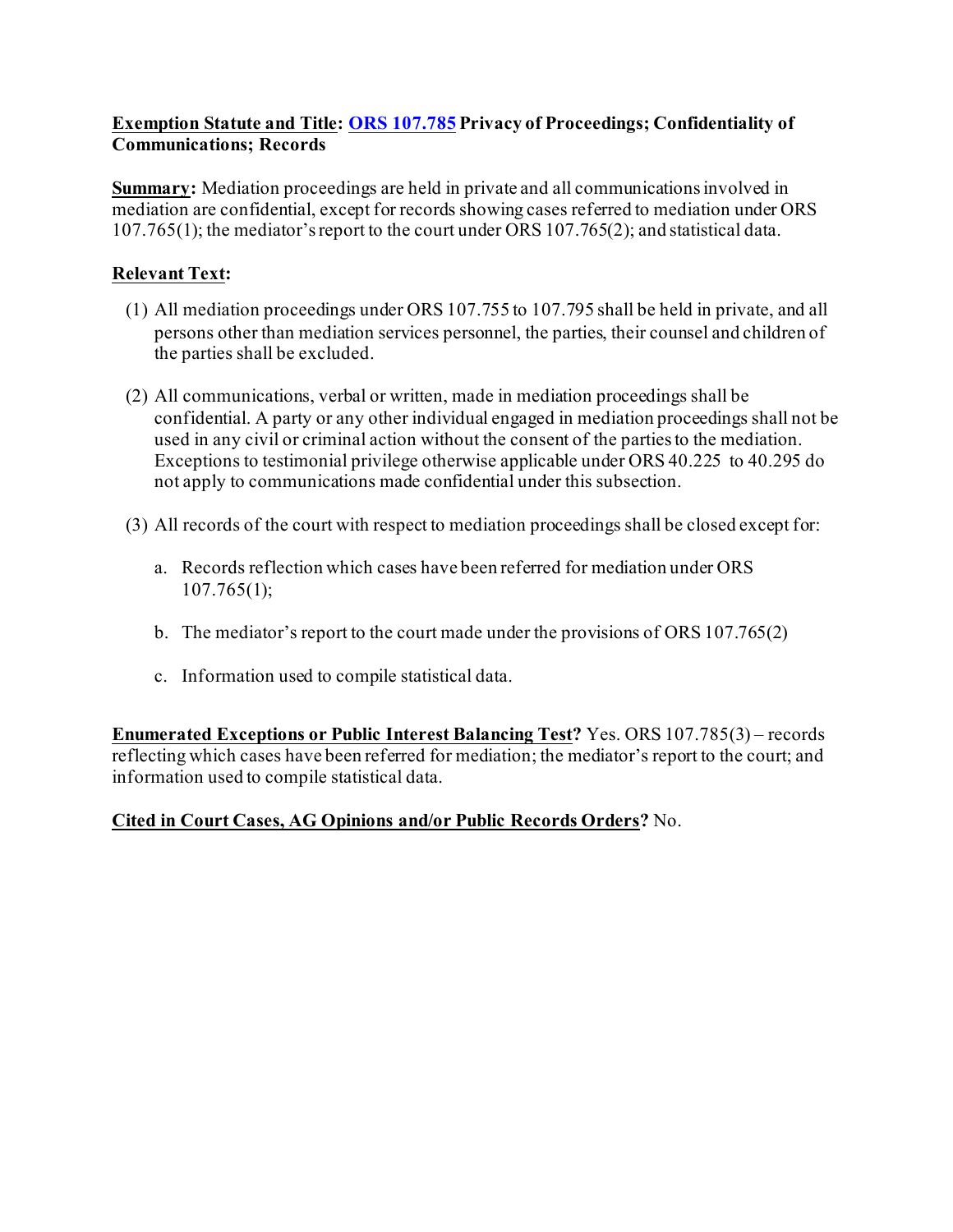# **Exemption Statute and Title: [ORS 418.250](https://oregon.public.law/statutes/ors_418.250) Supervision of Child-Caring Agencies**

**Summary:** The Department of Human Services may require all child-caring agencies and institutions in the state, including juvenile courts, to disclose information as the department requires in order to supervise all child-caring agencies. All such information is confidential and not public record.

# **Relevant Text:**

In order to enable the Department of Human Services to supervise and monitor all child-caring agencies subject to [ORS 418.205](https://oregon.public.law/statutes/ors_418.205) to [418.327,](https://oregon.public.law/statutes/ors_418.327) [418.470,](https://oregon.public.law/statutes/ors_418.470) [418.475](https://oregon.public.law/statutes/ors_418.475) or [418.950](https://oregon.public.law/statutes/ors_418.950) to [418.970](https://oregon.public.law/statutes/ors_418.970) and all providers of care or services to children in this state, and to safeguard children receiving care or services from such agencies or providers, the department may require the child-caring agency or provider, and any juvenile court as defined in [ORS 419A.004](https://oregon.public.law/statutes/ors_419A.004), to provide at any time, in the manner prescribed by rules adopted by the department, such information as the department requires with respect to a child who is receiving care or services from the agency or provider, or who is the subject of an order entered by the juvenile court. All information requested or received by the department under this section is confidential and not subject to public disclosure or inspection.

#### **Key Terms & Definitions:**

-"Child-caring agency" as defined in ORS 418.205.

# **Enumerated Exceptions or Public Interest Balancing Test?** No.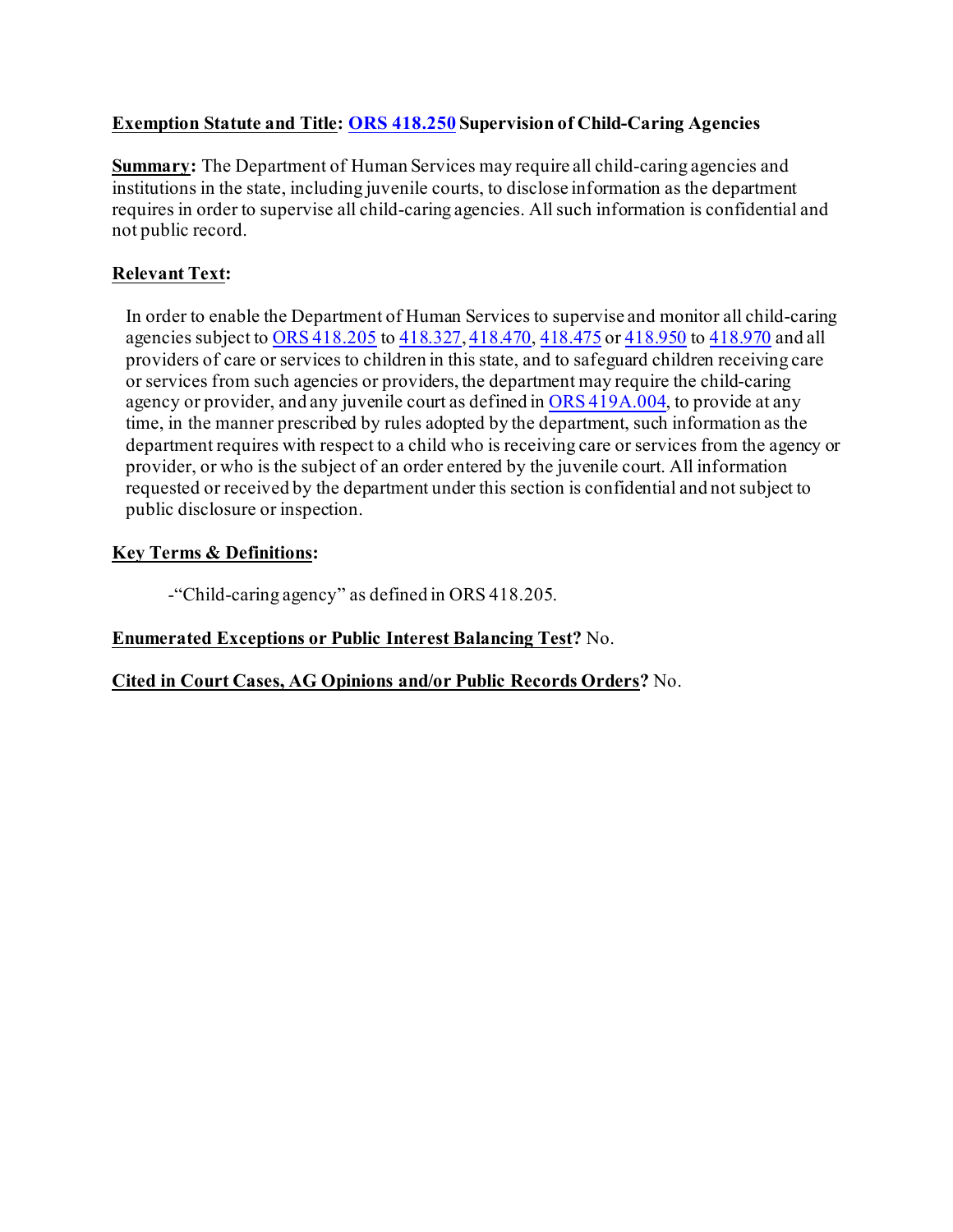#### **Exemption Statute and Title: [ORS 418.642](https://oregon.public.law/statutes/ors_418.642) Confidentiality of Information About Person Who Maintains Foster Home; Exceptions; Rules**

**Summary:** Identifying information of those maintaining foster homes is confidential. The Department of Human Services can adopt rules allowing disclosure of information if in the best interest of the child or necessary for child welfare laws.

#### **Relevant Text:**

- (1) Notwithstanding ORS 192.311 to 192.478, the name, address and other identifying information about a person who maintains a foster home are confidential and not accessible for public inspection.
- (2) Notwithstanding subsection (1) of this section, the Department of Human Services may adopt rules that allow the department to disclose information about a person who maintains a foster home if the department deems:
	- a. It necessary or advisable to protect the best interests of a child; or
	- b. It necessary for the administration of the child welfare laws.

#### **Key Terms & Definitions:**

-"Person" includes any natural person, corporation, partnership, firm, association or member or committee of the Legislative Assembly.

#### **Enumerated Exceptions or Public Interest Balancing Test? No.**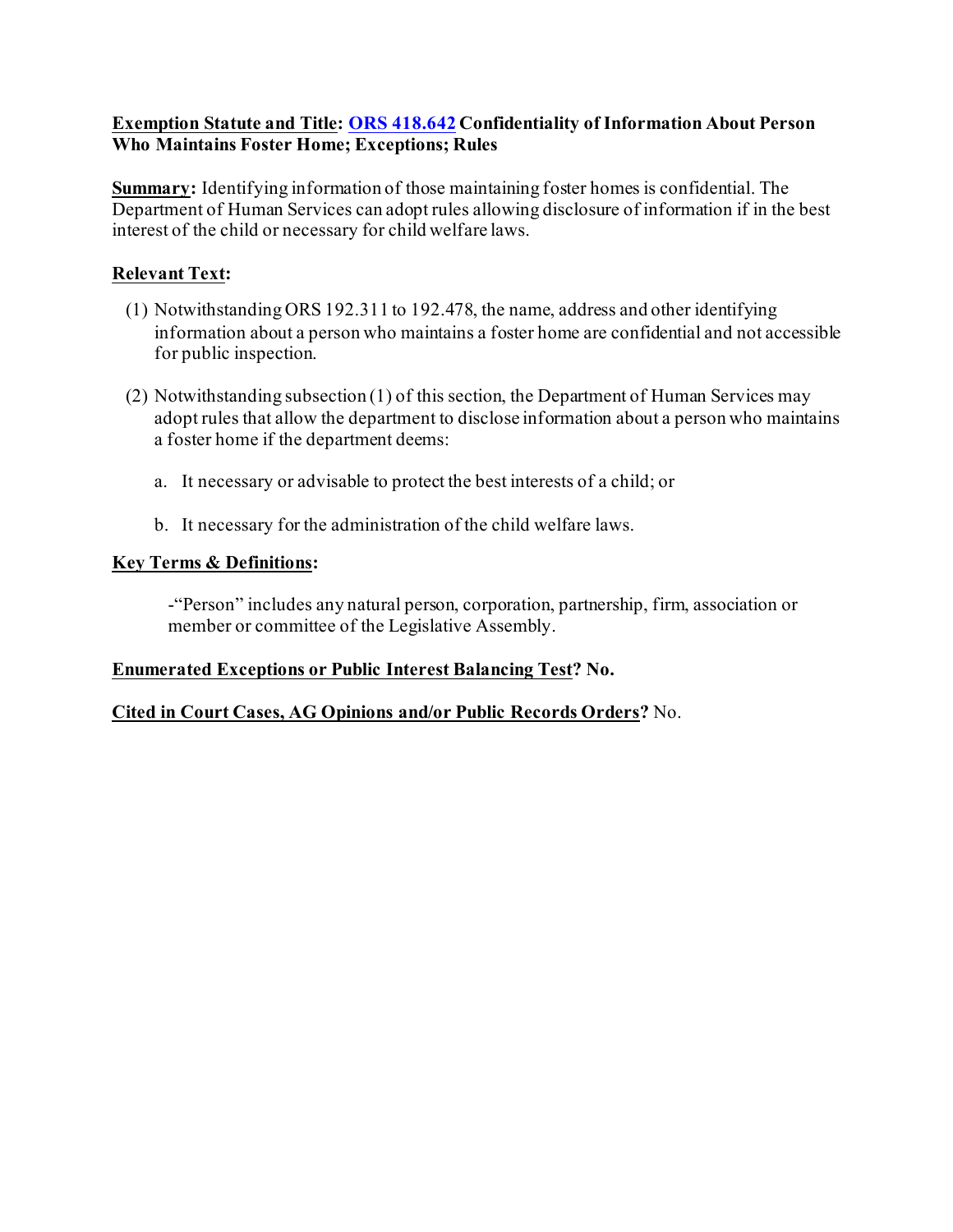# **Exemption Statute and Title: [ORS 419B.234](https://oregon.public.law/statutes/ors_419b.234) Qualifications; Duties; Privilege**

**Summary:** An appointed guardian ad litem has a privilege to refuse disclosure and prevent others from disclosing confidential communications to facilitate the providing of professional services to a parent.

# **Relevant Text:**

- (6) (a) A parent for whom a guardian ad litem has been appointed under ORS 419B.231 has a privilege to refuse to disclose and to prevent any other person from disclosing confidential communications made for the purpose of facilitating the rendition of professional services to the parent:
	- (A) Between the guardian ad litem and the parent's attorney or a representative of the attorney; or
	- (B) Between the guardian ad litem and the parent.
	- (b) The privilege created by this subsection:
		- (A) May be claimed by the parent or the guardian ad litem. The guardian ad litem may claim the privilege only on behalf of the parent.
		- (B) Is subject to ORS 40.280, 40.285 and 40.290.

#### **Key Terms & Definitions:** N/A.

#### **Enumerated Exceptions or Public Interest Balancing Test?** No*.*

**Cited in Court Cases, AG Opinions and/or Public Records Orders?** Yes, but not regarding this part of the statute.